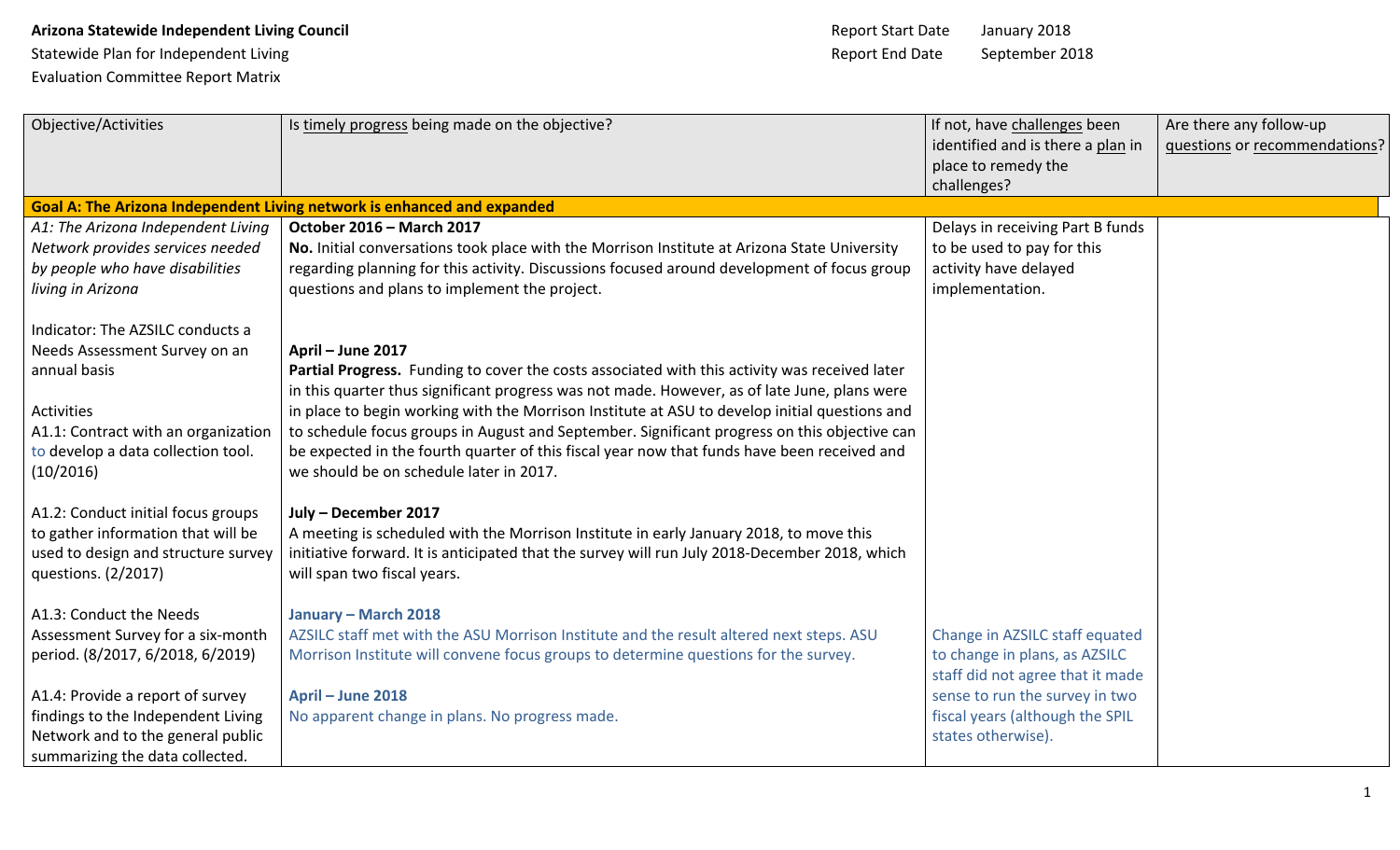| Objective/Activities                                                                                        | Is timely progress being made on the objective?                                                                                                                                                                                                                                       | If not, have challenges been<br>identified and is there a plan in<br>place to remedy the | Are there any follow-up<br>questions or recommendations? |
|-------------------------------------------------------------------------------------------------------------|---------------------------------------------------------------------------------------------------------------------------------------------------------------------------------------------------------------------------------------------------------------------------------------|------------------------------------------------------------------------------------------|----------------------------------------------------------|
|                                                                                                             |                                                                                                                                                                                                                                                                                       | challenges?                                                                              |                                                          |
| (9/2017, 7/2018, 7/2019)<br>A1.5: Utilize data gathered in the<br>development of the next SPIL.<br>(3/2019) | July – September 2018<br>Yes. AZSILC staff provided names and contact information gathered from CILs and other<br>partners, to assist ASU Morrison Institute in assembling two focus groups: an urban group,<br>and a rural group. Focus groups are scheduled for early October 2018. |                                                                                          |                                                          |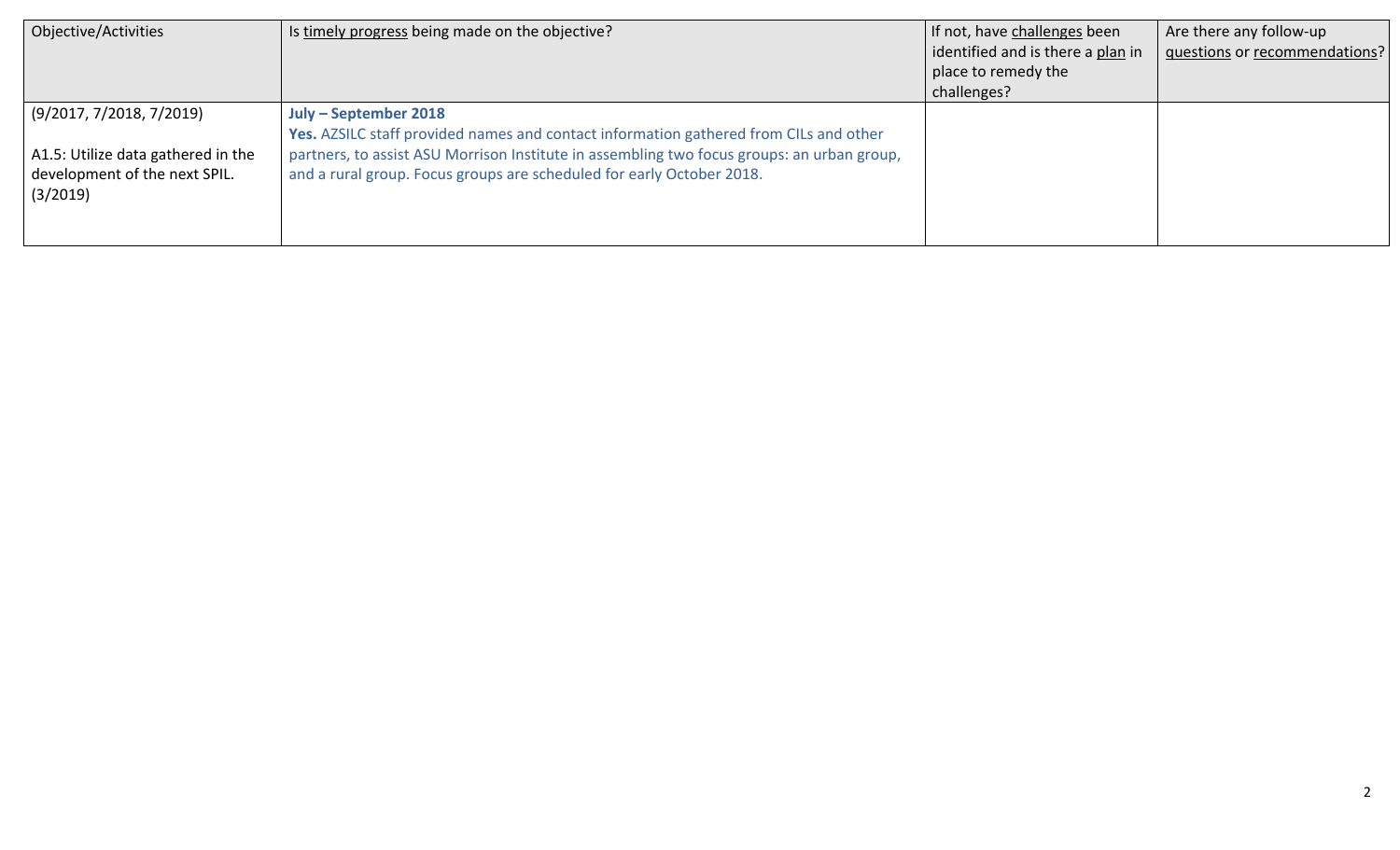| Objective/Activities                   | Is timely progress being made on the objective?                                                         | If not, have challenges been      | Are there any follow-up       |
|----------------------------------------|---------------------------------------------------------------------------------------------------------|-----------------------------------|-------------------------------|
|                                        |                                                                                                         | identified and is there a plan in | questions or recommendations? |
|                                        |                                                                                                         | place to remedy the               |                               |
|                                        |                                                                                                         | challenges?                       |                               |
| A2: Consumer satisfaction with the     | October 2016 - March 2017                                                                               |                                   |                               |
| Arizona IL Network is assessed         | Partial Progress. During the reporting period, IL network members discussed the respective              |                                   |                               |
|                                        | surveys each CIL conducts, most CILs provided copies of the questions they include in their             |                                   |                               |
| Indicator: A statistically significant | annual surveys, and discussed the types of questions that might be added to their respective            |                                   |                               |
| number of consumers of services        | surveys to gather general information the SILC needs for this objective. However, consensus             |                                   |                               |
| from each CIL will be surveyed to      | was not reached on how many questions should be added and the structure of the survey. It               |                                   |                               |
| assess their level of satisfaction     | is expected for these issues to be resolved early in the next reporting period 3 <sup>rd</sup> quarter. |                                   |                               |
| with the services they received        |                                                                                                         |                                   |                               |
|                                        | April - June 2017                                                                                       |                                   |                               |
| <b>Activities</b>                      | Partial Progress. During this reporting period, it was determined that we will be adding no             |                                   |                               |
| A2.1: Review current survey            | more than three questions to the consumer surveys that are conducted by the CILs. These                 |                                   |                               |
| instruments in use by Arizona          | will focus on whether or not the consumer received the service and or assistance they                   |                                   |                               |
| Centers for Independent Living         | contacted the CIL for, their overall level of satisfaction with the service they received and           |                                   |                               |
| $(12/2016)$ Completed                  | whether or not they would return to the CIL for services in the future based on their                   |                                   |                               |
|                                        | experience. The CILs indicated they conduct their surveys late in the calendar year. The                |                                   |                               |
| A2.2: Identify and design questions    | wording of our questions will be finalized early in the fourth quarter and submitted to the             |                                   |                               |
| to measure statewide impacts and       | CILs for inclusion in their next round of consumer surveys. Because of the timeframe in                 |                                   |                               |
| perceptions of services provided by    | which the CILs conduct their surveys, little activity took place on this objective during the           |                                   |                               |
| CILs to be added to each Center's      | reporting period.                                                                                       |                                   |                               |
| survey tool. (1/2017)                  |                                                                                                         |                                   |                               |
|                                        | July - December 2017                                                                                    |                                   |                               |
| A2.3: Centers for Independent          | As the CILs have previously indicated that they would be running their surveys at the end of            |                                   |                               |
| Living conduct surveys. (6/17, 6/18,   | the calendar year, it is anticipated that they will compile and share results of their surveys in       |                                   |                               |
| 6/19                                   | the coming quarter.                                                                                     |                                   |                               |
| A2.4: Centers for Independent          |                                                                                                         |                                   |                               |
| Living and SILC gather and analyze     | January - March 2018                                                                                    | IL Network meeting with CIL       |                               |
| data from statewide questions          | No. AZSILC does not have record of having received CIL surveys.                                         | Directors scheduled for           |                               |
| administered on surveys                |                                                                                                         | December.                         |                               |
| (9/2017, 9/2018, 9/2019)               | April - June 2018                                                                                       |                                   |                               |
|                                        | No. AZSILC does not have record of having received CIL surveys.                                         |                                   |                               |
| A2.5: The AZSILC will provide a        |                                                                                                         |                                   |                               |
| written report to the Arizona IL       | July - September 2018                                                                                   |                                   |                               |
| Network based on the results from      | No. AZSILC does not have records of having received CIL surveys.                                        |                                   |                               |
| the survey. (9/2017, 9/2018,           |                                                                                                         |                                   |                               |
| 9/2019                                 |                                                                                                         |                                   | 3                             |
|                                        |                                                                                                         |                                   |                               |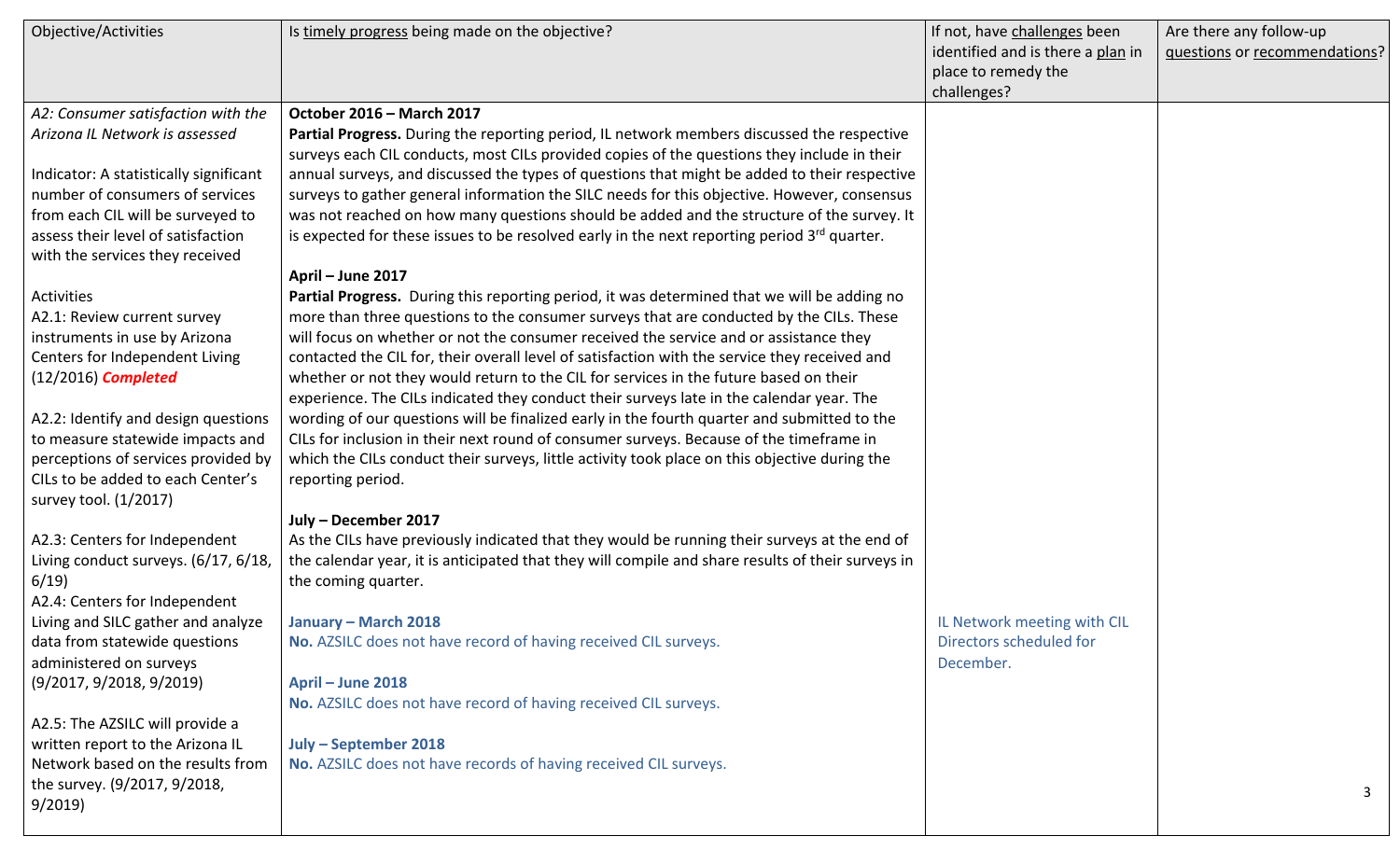| Objective/Activities                                                                                                                                                                                                                                                                                                          | Is timely progress being made on the objective?                                                                                                                                                                                                                                                                                                                                                                                                                                                                                                                                                                                                  | If not, have challenges been<br>identified and is there a plan in<br>place to remedy the                                          | Are there any follow-up<br>questions or recommendations? |
|-------------------------------------------------------------------------------------------------------------------------------------------------------------------------------------------------------------------------------------------------------------------------------------------------------------------------------|--------------------------------------------------------------------------------------------------------------------------------------------------------------------------------------------------------------------------------------------------------------------------------------------------------------------------------------------------------------------------------------------------------------------------------------------------------------------------------------------------------------------------------------------------------------------------------------------------------------------------------------------------|-----------------------------------------------------------------------------------------------------------------------------------|----------------------------------------------------------|
| A3: Underserved and unserved<br>areas of Arizona access<br>Independent Living services<br>Indicator: By September 30, 2019,<br>the Arizona Independent Living<br>Network will receive a State<br>Funding appropriation for<br>Independent Living services                                                                     | October 2016 - March 2017<br>No. Due to difficult budgetary constraints on the state level, in addition to an unfavorable<br>climate for securing dollars to fund Centers, this objective was tabled during this legislative<br>session. The Network has previously developed a preferred funding proposal and plan that<br>will be used once again during this SPIL cycle. The SPIL does include funds for development<br>of materials that will be used to highlight the work of Centers, the important contributions<br>they make to their respective communities and the tax savings they help the state to<br>achieve.<br>April - June 2017 | challenges?<br>The funds for the development<br>of the materials noted to<br>highlight the work of the ILCs<br>was not available. |                                                          |
| Activities:<br>A3.1: The IL Network will formalize<br>funding needs, data sources and<br>methodology for achieving state<br>appropriation. (11/2016)<br>A3.2: The Arizona IL Network will<br>disseminate information to the<br>Governor and State Legislators<br>highlighting the impact of<br>Independent Living services in | Partial Progress. With funds for SPIL activities being received during this reporting period,<br>materials promoting the role of the IL network will be updated and printed in the fourth<br>quarter.<br>July - December 2017<br>Brochures for the Community Leadership Academy have been printed and distributed. This<br>objective will be discussed at the IL Network meeting in March 2018, to gain clarity on how<br>best to proceed.<br>January - March 2018                                                                                                                                                                               |                                                                                                                                   |                                                          |
| Arizona<br>(1/2017, 1/2018, 1/2019)<br>A3.3: IL Network partners facilitate<br>meetings with Legislators and<br>Governor's staff to discuss<br>introduction of legislation to<br>provide state IL funding or inclusion<br>in the Governor's budget. (1/2017,<br>1/2018, 1/2019)                                               | No. The Independent Living Network met and agreed that seeking a State Funding<br>appropriation is not the best course of action at this time. The IL Network agreed to pursue a<br>SPIL Amendment, and AZSILC staff contacted the Administration on Community Living to<br>inquire about this process, as there is no current guidance on SPIL Amendments.<br>April - June 2018<br>No. AZSILC drafted a SPIL Amendment, and sought public input through a Public Forum.<br>July - September 2018<br>No. AZSILC submitted the SPIL Amendment and all required signatures to the Administration<br>on Community Living.                           |                                                                                                                                   |                                                          |
| A3.4: SILC and Arizona IL Network<br>partners engage in advocacy efforts<br>to achieve passage of legislation or<br>a state budget that includes<br>funding for IL services.                                                                                                                                                  |                                                                                                                                                                                                                                                                                                                                                                                                                                                                                                                                                                                                                                                  |                                                                                                                                   |                                                          |

 $(201222)$  3/2018, 3/2019)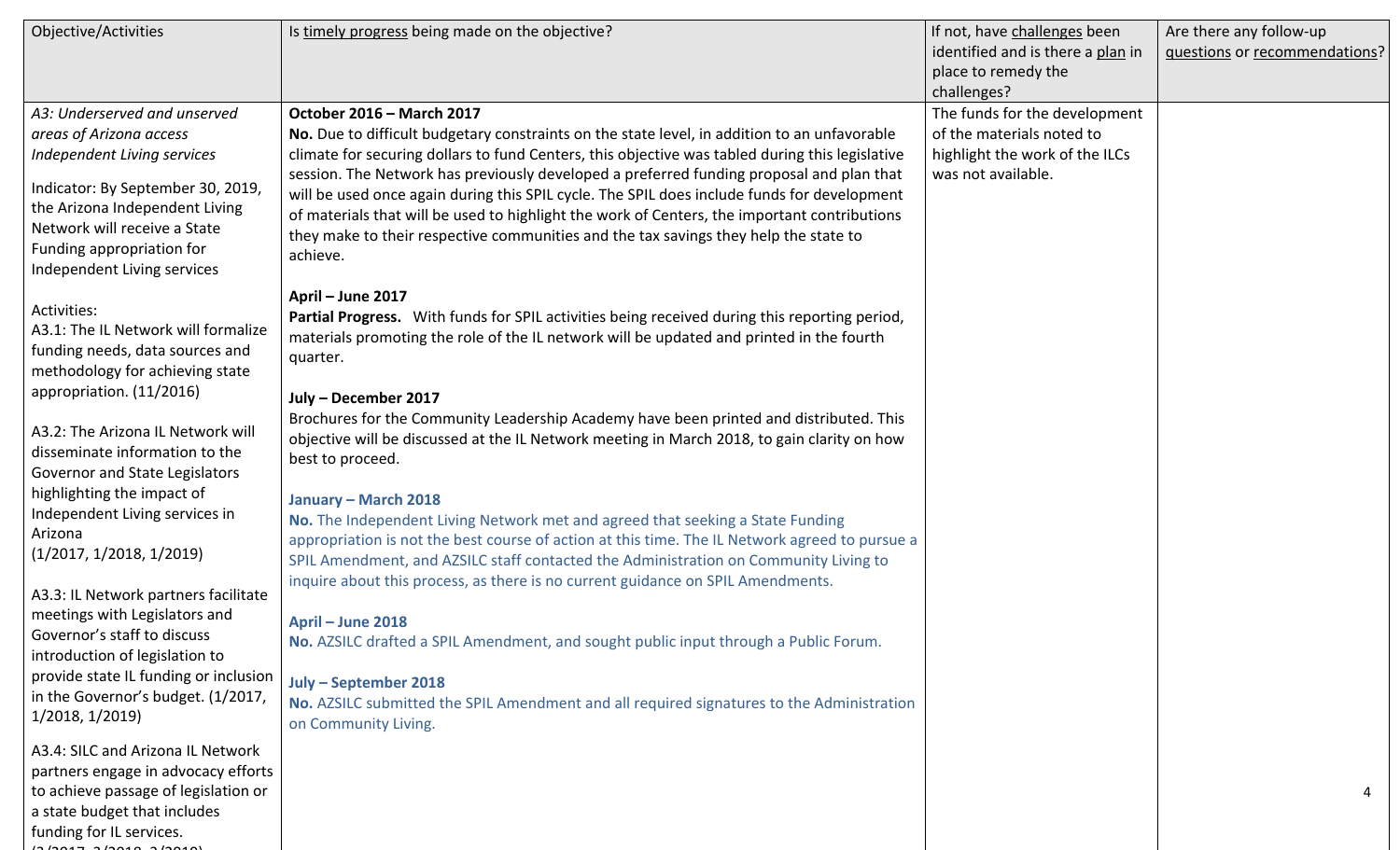| Objective/Activities                                                                                                                                                                                                                                                                                                  | Is timely progress being made on the objective?                                                                                                                                                                                                                                                                                                                                                                                                                                                                                                                                                                                                                                                                | If not, have challenges been<br>identified and is there a plan in<br>place to remedy the<br>challenges? | Are there any follow-up<br>questions or recommendations? |
|-----------------------------------------------------------------------------------------------------------------------------------------------------------------------------------------------------------------------------------------------------------------------------------------------------------------------|----------------------------------------------------------------------------------------------------------------------------------------------------------------------------------------------------------------------------------------------------------------------------------------------------------------------------------------------------------------------------------------------------------------------------------------------------------------------------------------------------------------------------------------------------------------------------------------------------------------------------------------------------------------------------------------------------------------|---------------------------------------------------------------------------------------------------------|----------------------------------------------------------|
| A4: Employment Opportunities for<br>people who have disabilities are<br>increased.<br>Indicator: By September 30, 2019,<br>State appropriations for Arizona<br><b>Vocational Rehabilitation Services</b><br>(VR) are increased to 100% of the<br>amount necessary for Arizona to<br>receive its full federal marching | July - December 2017<br>It has been determined by the IL Network that seeking additional funding at present is not a<br>favorable activity. Therefore, focus has shifted from concern with funding and Legislative<br>education, to continued outreach and information dissemination across Arizona.<br>One AZSILC employee and one AZYLF Alum serve on the Arizona Community of Practice on<br>Transition, which works closely with the Department of Education on implementing the<br>Arizona Transition Conference. Both also serve on the subcommittee that developed the<br>new Transition Slide Guide, which upholds Employment First Initiative philosophy, and<br>provides VR resources and timelines. |                                                                                                         |                                                          |
| contribution.<br>A4.1: Develop a VR fact sheet and<br>other materials<br>(10/2016, 10/2017, 10/2018)                                                                                                                                                                                                                  | One AZSILC employee and one AZYLF Alum serve on the Arizona Employment First Initiative<br>Core Team, as well as on the Communication Subcommittee. This core team is comprised of<br>a large number of partner agencies, including VR. The Arizona Employment First Initiative<br>was successful in obtaining an Executive Order from the Governor regarding the initiative.                                                                                                                                                                                                                                                                                                                                  |                                                                                                         |                                                          |
| A4.2: Plan and convene a<br>stakeholder summit<br>(10/2016, 10/2017, 10/2018)<br>A4.3: Identify and meet with key<br>state legislators and Governor's<br>staff to draft legislation or inclusion<br>of increased AZRSA in state budget.<br>(12/2016, 12/2017, 12/2018)                                                | January - March 2018<br>No. The Independent Living Network met and agreed that seeking additional funding for<br>Vocational Rehabilitation for is not the best course of action at this time. The IL Network<br>agreed to pursue a SPIL Amendment, and AZSILC staff contacted the Administration on<br>Community Living to inquire about this process, as there is no current guidance on SPIL<br>Amendments.<br>April - June 2018<br>No. AZSILC drafted a SPIL Amendment, and sought public input through a Public Forum.                                                                                                                                                                                     |                                                                                                         |                                                          |
| A4.4: The AZSILC and other<br>stakeholders meet with state<br>legislators to present need and<br>advocate for increased funding for<br>VR services<br>(3/2017, 3/2018, 3/2019)                                                                                                                                        | July - September 2018<br>No. AZSILC submitted the SPIL Amendment and all required signatures to the Administration<br>on Community Living.                                                                                                                                                                                                                                                                                                                                                                                                                                                                                                                                                                     |                                                                                                         |                                                          |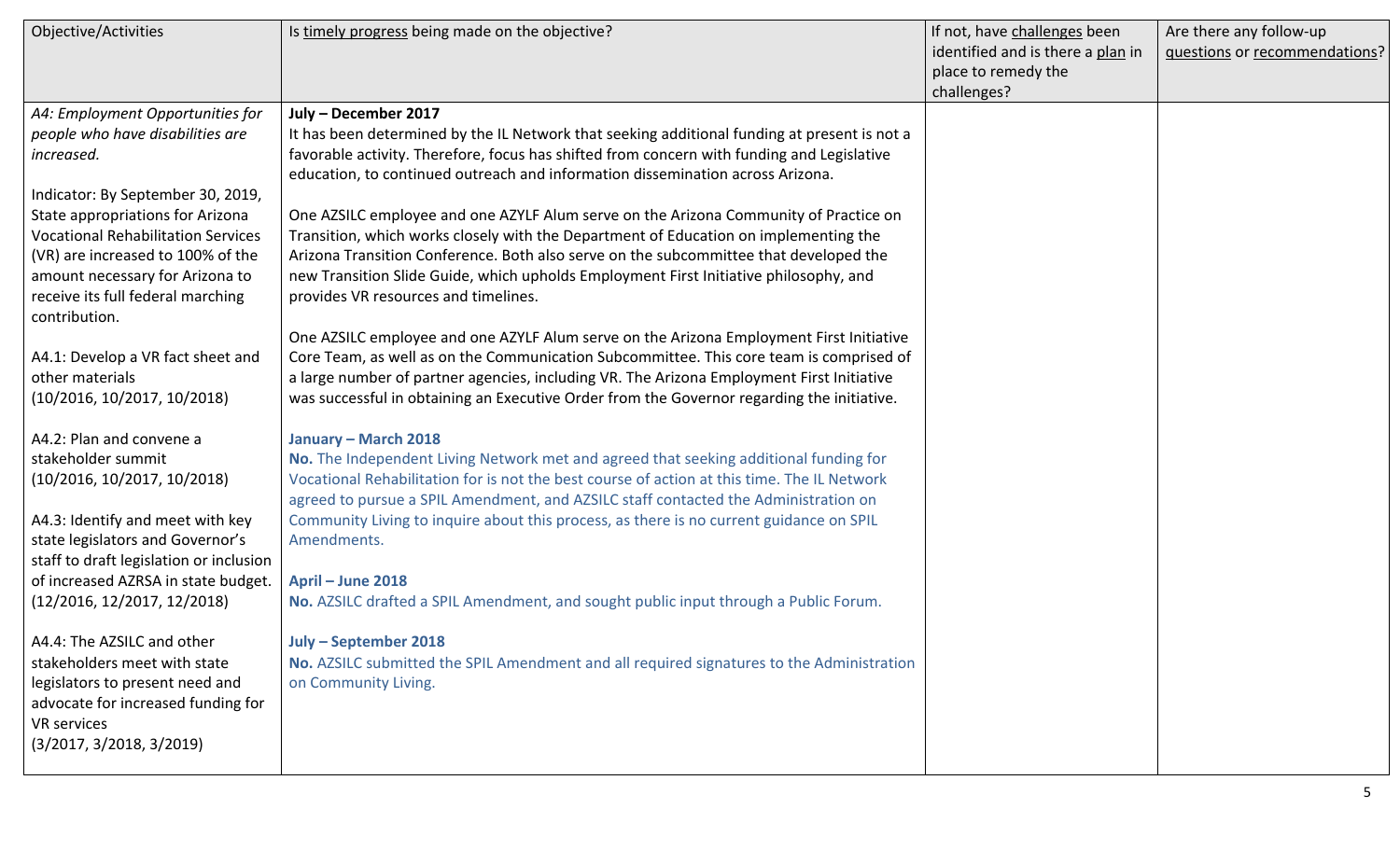| Objective/Activities                                                                                                                                                                                                                                                                       | Is timely progress being made on the objective?                                                                                           |                                                                                             |                                                                                                                                                                                                                                                                                                                                                                                  | If not, have challenges been<br>identified and is there a plan in<br>place to remedy the<br>challenges? | Are there any follow-up<br>questions or recommendations? |
|--------------------------------------------------------------------------------------------------------------------------------------------------------------------------------------------------------------------------------------------------------------------------------------------|-------------------------------------------------------------------------------------------------------------------------------------------|---------------------------------------------------------------------------------------------|----------------------------------------------------------------------------------------------------------------------------------------------------------------------------------------------------------------------------------------------------------------------------------------------------------------------------------------------------------------------------------|---------------------------------------------------------------------------------------------------------|----------------------------------------------------------|
| Goal B: Youth who have disabilities in Arizona learn about and access Independent Living services                                                                                                                                                                                          |                                                                                                                                           |                                                                                             |                                                                                                                                                                                                                                                                                                                                                                                  |                                                                                                         |                                                          |
| <b>B1: Coordinate the Arizona Youth</b><br>Leadership Forum for Students and<br><b>Transitioning Young Adults Who</b><br><b>Have Disabilities</b><br>Indicator: Youth who have<br>disabilities in Arizona gain<br>Independent Living skills as they<br>prepare for and transition to adult | October 2016 - March 2017<br>AZYLF Alumni.<br>April - June 2017                                                                           |                                                                                             | Yes. AZYLF 2017 will be held at Arizona State University, Phoenix Campus, June 18-23, 2017.<br>All major event details have been confirmed. AZYLF 2017 received 40 Delegate applications.<br>Prospective Delegate interviews have been completed, and Delegate Acceptance packets<br>have been assembled for mailing. AZYLF 2017 staff have been identified, and will include 16 |                                                                                                         |                                                          |
| roles<br>Activities:<br>B1.1: By July 2019, a minimum of<br>75 youth who have disabilities from<br>across Arizona will graduate from<br>Arizona Youth Leadership Forum.<br>(7/2019)                                                                                                        | disabilities, from across Arizona.<br>July - December 2017<br>for the year 2017. All respondents are Arizona youth who have disabilities. |                                                                                             | Yes. AZYLF 2017 was held at Arizona State University, Phoenix Campus, June 18-23, 2017.<br>The graduating class was comprised of 40 youth and young adults who have a variety of<br>The following is a comparison of Pre-and Post-AZYLF Survey results of 40 total respondents                                                                                                   |                                                                                                         |                                                          |
| B1.2: In 2017, 2018, and 2019, Pre<br>and Post Survey Data for 90% of<br>Arizona Youth Leadership Forum<br>Alumni will reflect increased<br>awareness of Independent Living<br>and disability resources.<br>(7/2017, 7/2018, 7/2019)                                                       | <b>QUESTION</b><br>How familiar are you with<br>Centers for Independent<br>Living?                                                        | Pre-AZYLF Response<br>I know a lot: 3%<br>I know a little: 20%<br>I don't know much:<br>77% | Post-AZYLF Response<br>know a lot: 7%<br>know a little: 58%<br>I don't know much: 35%                                                                                                                                                                                                                                                                                            |                                                                                                         |                                                          |
|                                                                                                                                                                                                                                                                                            | How familiar are you with<br>Rehabilitation<br>Services/Vocational<br>Rehabilitation?<br>How familiar are you with                        | I know a lot: 5%<br>I know a little: 45%<br>I don't know much:<br>50%<br>I know a lot: 10%  | know a lot: 50%<br>know a little: 45%<br>I don't know much: 5%<br>know a lot: 78%                                                                                                                                                                                                                                                                                                |                                                                                                         |                                                          |
|                                                                                                                                                                                                                                                                                            | Advocacy?                                                                                                                                 | I know a Little: 32%<br>I don't know much:<br>58%                                           | I know a little: 22%<br>I don't know much: 0%                                                                                                                                                                                                                                                                                                                                    |                                                                                                         |                                                          |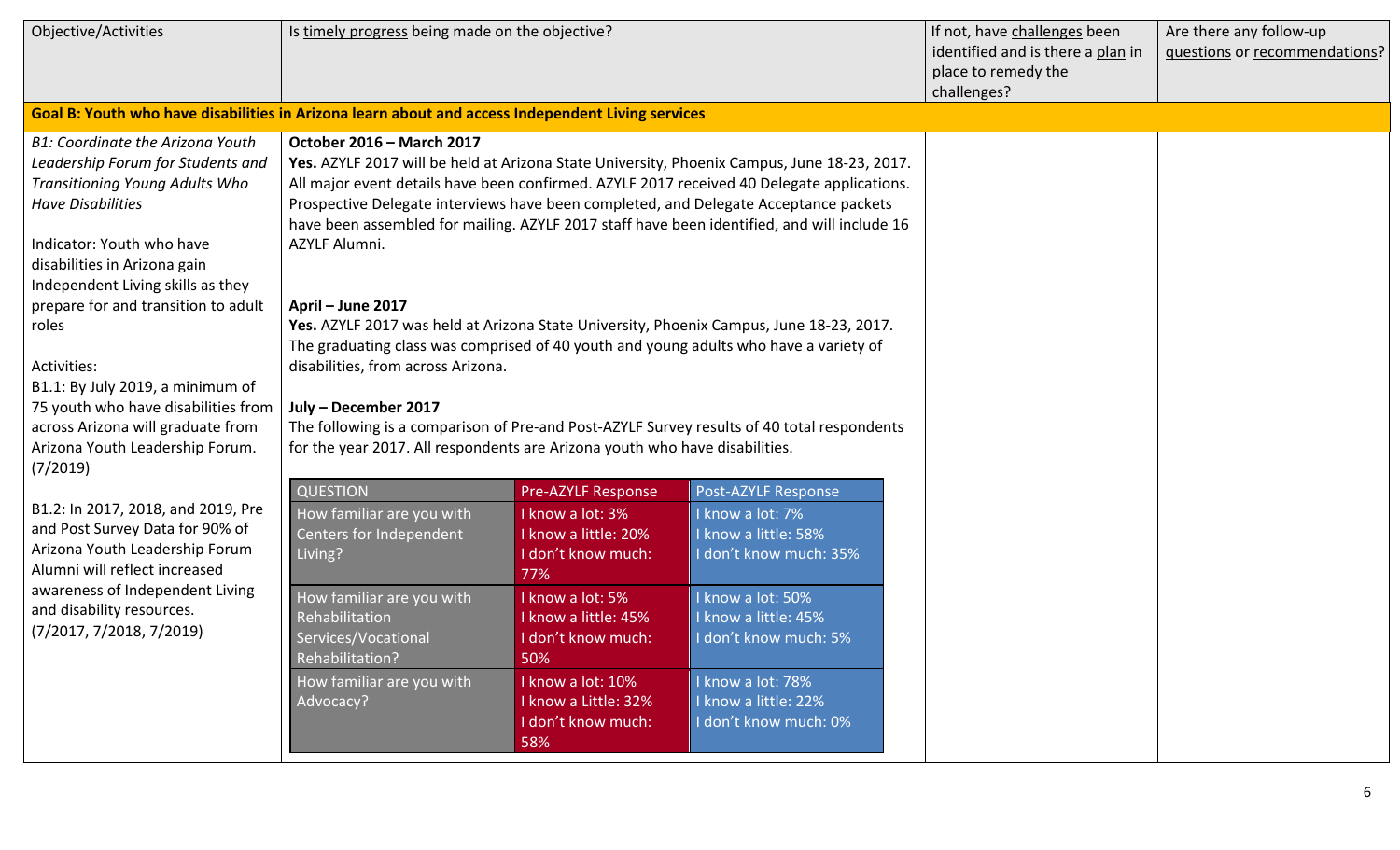| Objective/Activities                                                                                                                                                                                                                                                                                                                                                                                                                                  | Is timely progress being made on the objective?                                                                                                                                                          |                                                                        |                                                                                             | If not, have challenges been<br>identified and is there a plan in<br>place to remedy the<br>challenges? | Are there any follow-up<br>questions or recommendations? |
|-------------------------------------------------------------------------------------------------------------------------------------------------------------------------------------------------------------------------------------------------------------------------------------------------------------------------------------------------------------------------------------------------------------------------------------------------------|----------------------------------------------------------------------------------------------------------------------------------------------------------------------------------------------------------|------------------------------------------------------------------------|---------------------------------------------------------------------------------------------|---------------------------------------------------------------------------------------------------------|----------------------------------------------------------|
| B1.3: In 2017, 2018, and 2019, 75%<br>of Arizona Youth Leadership Forum<br>Alumni will report satisfaction with<br>the Mentoring they have received<br>during the first six months<br>following graduation.<br>(12/2017, 12/2018, 12/2019)<br>B1.4: In 2017, 2018, and 2019, 75%<br>of Arizona Youth Leadership Forum<br>Alumni will engage in activities to<br>inform development of the State<br>Plan for Independent Living.<br>(9/17, 9/18, 9/19) | How familiar are you with<br>Disability History/Culture?                                                                                                                                                 | I know a lot: 10%<br>I know a little: 27%<br>I don't know much:<br>63% | I know a lot: 55%<br>I know a little: 38%<br>I don't know much: 7%                          |                                                                                                         |                                                          |
|                                                                                                                                                                                                                                                                                                                                                                                                                                                       | How familiar are you with<br>Transition to Adulthood?                                                                                                                                                    | I know a lot: 7%<br>I know a little: 53%<br>I don't know much:<br>40%  | I know a lot: 55%<br>I know a little: 42%<br>I don't know much: 3%                          |                                                                                                         |                                                          |
|                                                                                                                                                                                                                                                                                                                                                                                                                                                       | How familiar are you with<br>Disability Services in Arizona?                                                                                                                                             | I know a lot: 40%<br>I know a little: 25%<br>I don't know much:<br>35% | I know a lot: 47%<br>I know a little: 53%<br>I don't know much: 0%                          |                                                                                                         |                                                          |
|                                                                                                                                                                                                                                                                                                                                                                                                                                                       | How familiar are you with<br>accommodations for disability?                                                                                                                                              | I know a lot: 17%<br>I know a little: 48%<br>I don't know much:<br>35% | I know a lot: 62%<br>I know a little: 38%<br>I don't know much: 0%                          |                                                                                                         |                                                          |
|                                                                                                                                                                                                                                                                                                                                                                                                                                                       | Mentoring satisfaction survey results will be compiled and reported upon next SPIL<br>Evaluation cycle.<br>A survey was administered to 100% of the Alumni at the conclusion of AZYLF 2017, by<br>cycle. |                                                                        | AZSILC. The responses will be provided during SPIL development activities for the next plan |                                                                                                         |                                                          |
|                                                                                                                                                                                                                                                                                                                                                                                                                                                       |                                                                                                                                                                                                          |                                                                        |                                                                                             |                                                                                                         |                                                          |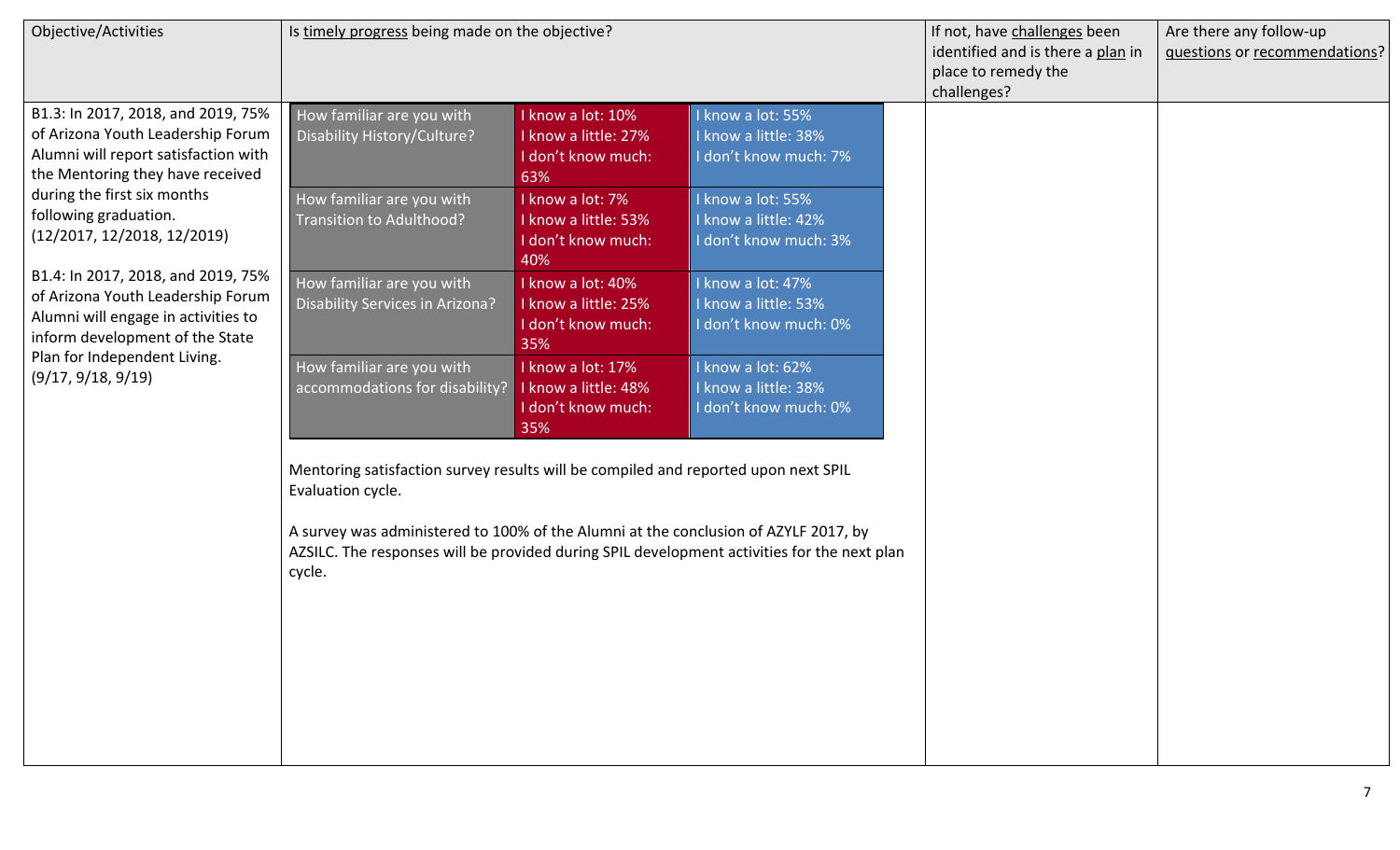| Objective/Activities                | Is timely progress being made on the objective?                                              | If not, have challenges been      | Are there any follow-up       |
|-------------------------------------|----------------------------------------------------------------------------------------------|-----------------------------------|-------------------------------|
|                                     |                                                                                              | identified and is there a plan in | questions or recommendations? |
|                                     |                                                                                              | place to remedy the               |                               |
|                                     |                                                                                              | challenges?                       |                               |
|                                     | January - March 2018                                                                         |                                   |                               |
|                                     | Yes. 83% of the 40 graduates of AZYLF 2017 indicated that were satisfied with the mentoring  |                                   |                               |
|                                     | have received in the 6 months following AZYLF graduation.                                    |                                   |                               |
|                                     | April - June 2018                                                                            |                                   |                               |
|                                     | Yes. Eleven youth graduated from Arizona Youth Leadership Forum in Flagstaff. 100% of        |                                   |                               |
|                                     | graduates participated in activities to inform the SPIL.                                     |                                   |                               |
|                                     |                                                                                              |                                   |                               |
|                                     | July - September 2018                                                                        |                                   |                               |
|                                     | Yes. 20 youth graduated from Arizona Youth Leadership Forum in Phoenix. 100% of              |                                   |                               |
|                                     | graduates participated in activities to inform the SPIL.                                     |                                   |                               |
| B2: Maintenance of the Arizona      | October 2016 - March 2017                                                                    |                                   |                               |
| Youth Leadership Alumni             | Yes. AZYLF Alumni Association completed an Alumni package of benefits, to assist with        |                                   |                               |
| Association                         | encouraging AZYLF Alumni to join and engage with the AZYLF Alumni Association. AZYLF         |                                   |                               |
|                                     | Alumni Association Executive Committee members will present about the AZYLF Alumni           |                                   |                               |
|                                     | Association during AZYLF 2017.                                                               |                                   |                               |
|                                     | April - June 2017                                                                            |                                   |                               |
|                                     | Yes. For the period of April-June 2017, AZYLF Alumni Association (AAA) held two business     |                                   |                               |
| Indicator: Arizona Youth Leadership | meetings, determined that they had completed all of the goals they had set for the year, and |                                   |                               |
| Forum and Arizona Youth             | elected Officers for the upcoming year, which begins 7/1/17.                                 |                                   |                               |
| Engagement Academy Alumni           |                                                                                              |                                   |                               |
| demonstrate leadership in the       | Below are the goals set by the AZYLF Alumni Association that were completed between the      |                                   |                               |
| disability movement through         | dates 7/1/16-6/30/17:                                                                        |                                   |                               |
| Alumni Association meetings,        |                                                                                              |                                   |                               |
| activities, and initiatives         | By 6/30/17 AAA will complete one fundraising event.                                          |                                   |                               |
|                                     | By 6/30/17 AAA will complete two group service projects.                                     |                                   |                               |
| Activities:                         | By 6/30/17 AAA will complete five community outreach events.                                 |                                   |                               |
| B2.1: In 2017, 2018, and 2019, 75%  | By 6/30/17 AAA will complete two community outreach events at schools.                       |                                   |                               |
| of Arizona Youth Leadership Forum   | By 6/30/17 AAA will complete five social activities in Maricopa County.                      |                                   |                               |
| and Arizona Youth Engagement        | By 6/30/17 AAA will complete one social activity in Pima County.                             |                                   |                               |
| Academy Alumni will join the        | By 12/31/16 AAA will formalize AAA membership package of benefits for Alumni.                |                                   |                               |
| Alumni Association.                 | By 12/31/16 AAA will implement the Stick it to Sigma Campaign.                               |                                   |                               |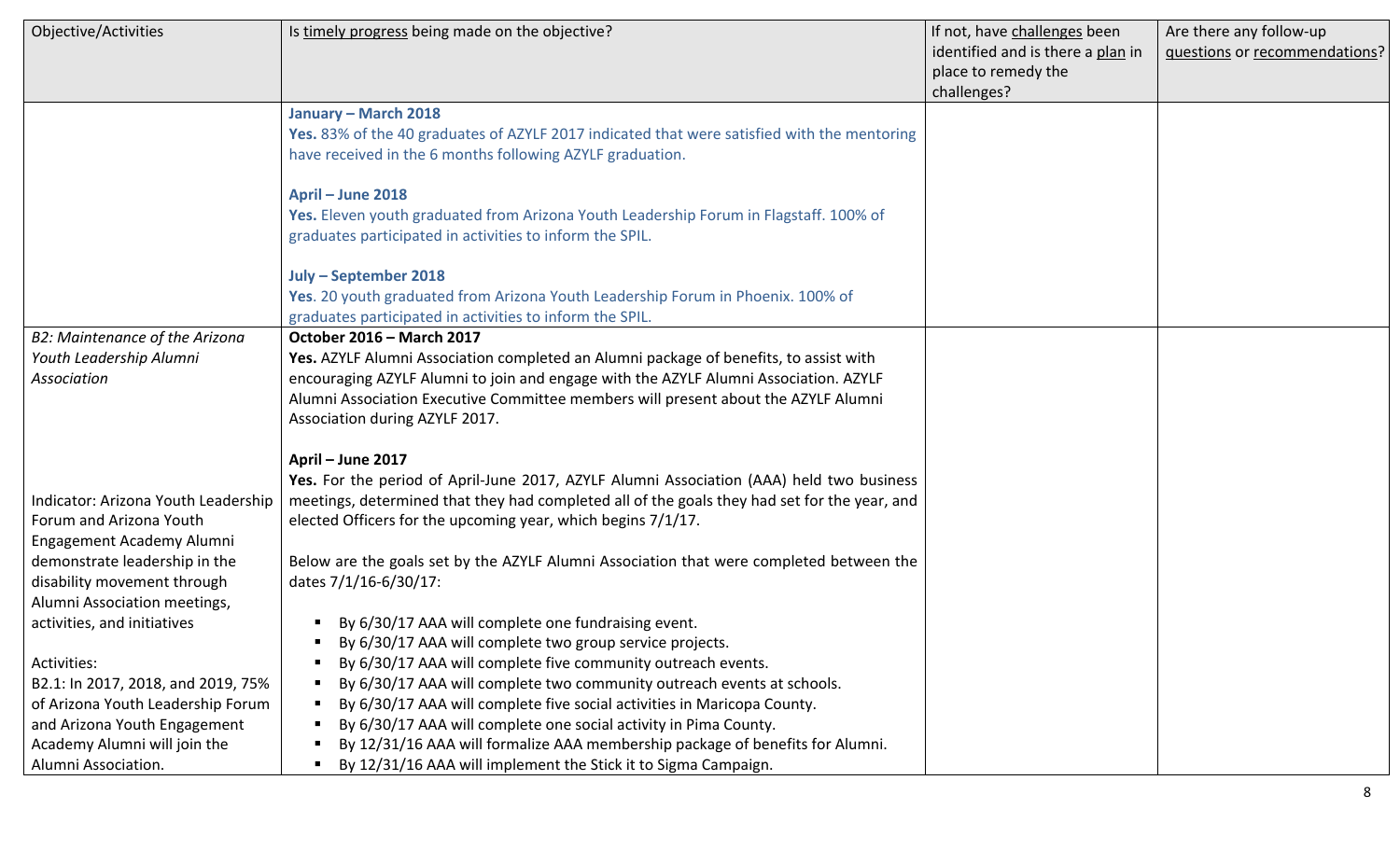| Objective/Activities               | Is timely progress being made on the objective?                                                | If not, have challenges been      | Are there any follow-up       |
|------------------------------------|------------------------------------------------------------------------------------------------|-----------------------------------|-------------------------------|
|                                    |                                                                                                | identified and is there a plan in | questions or recommendations? |
|                                    |                                                                                                | place to remedy the               |                               |
|                                    |                                                                                                | challenges?                       |                               |
| (9/2017, 9/2018, 9/2019)           | By 10/31/16 AAA will coordinate the Arizona Disability Mentoring Day.                          |                                   |                               |
|                                    | By 6/30/17 AAA will demonstrate engagement in the development and                              |                                   |                               |
| B2.2: In 2017, 2018, and 2019, 50% | implementation of AZYLF 2017.                                                                  |                                   |                               |
| of Arizona Youth Leadership Forum  |                                                                                                |                                   |                               |
| and Arizona Youth Engagement       | July - December 2017                                                                           |                                   |                               |
| Academy Alumni will follow and     | For the period of July-December 2017, AZYLF Alumni Association held four business              |                                   |                               |
| interact with the Alumni           | meetings.                                                                                      |                                   |                               |
| organization on social media,      |                                                                                                |                                   |                               |
| website or other methods during    | B2.1: Below are the goals set for the AZYLF Alumni Association (AAA) for the period of         |                                   |                               |
| the first six months following     | 7/1/17-6/30/18:                                                                                |                                   |                               |
| graduation                         |                                                                                                |                                   |                               |
| (12/2017, 12/2018, 12/2019)        | 1.By 6/30/18, AAA will complete 15 Community Outreach events, which will include: an           |                                   |                               |
|                                    | event in Apache County, a cultural/diversity event, an event for a cause, a legislative event, |                                   |                               |
| B2.3: In 2017, 2018, and 2019, 50% | an event in a Native Community, a school outreach event, and a service project.                |                                   |                               |
| of Arizona Youth Leadership Forum  |                                                                                                |                                   |                               |
| and Arizona Youth Engagement       |                                                                                                |                                   |                               |
| Academy Alumni will participate in | 2.By 6/30/18, AAA will explore options to raise a minimum of \$1,000.                          |                                   |                               |
| at least one Alumni association    |                                                                                                |                                   |                               |
| meeting or initiative.             | 3.By 6/30/18, AAA will complete 10 social events, which will include: at least 3 in Maricopa   |                                   |                               |
| (12/2017, 12/2018, 12/2019)        | County, 2 in Pima County, and 1 in Yuma County.                                                |                                   |                               |
|                                    |                                                                                                |                                   |                               |
| B2.4: In 2017, 2018, and 2019, 50% | 4.By 6/30/18, AAA will explore options for inclusive meeting formats to better connect all     |                                   |                               |
| of Arizona Youth Leadership Forum  | Alumni.                                                                                        |                                   |                               |
| and Arizona Youth Engagement       |                                                                                                |                                   |                               |
| Academy Alumni will participate in | 5.By 6/30/18, AAA will explore options to provide mini YLF's and/or YLF's outside of Phoenix.  |                                   |                               |
| at least one Alumni Association    |                                                                                                |                                   |                               |
| social activity or service project | AAA Goal Progress:                                                                             |                                   |                               |
| (12/2017, 12/2018, 12/2019)        | 1. AAA has completed 5 community outreach events, including 2 in a Native Community, and       |                                   |                               |
|                                    | 1 in a school. AAA has completed 2 service projects.                                           |                                   |                               |
| B2.5: By September 2019, 50% of    |                                                                                                |                                   |                               |
| total Alumni for the years 2014-   | 2. AAA have identified a disabilities awareness theatre production as a fundraising            |                                   |                               |
| 2019 have participated in the      | opportunity, which is scheduled for March 2018 in Tempe, in addition to several social         |                                   |                               |
| planning or implementation of      | events at restaurants that have give-back programs.                                            |                                   |                               |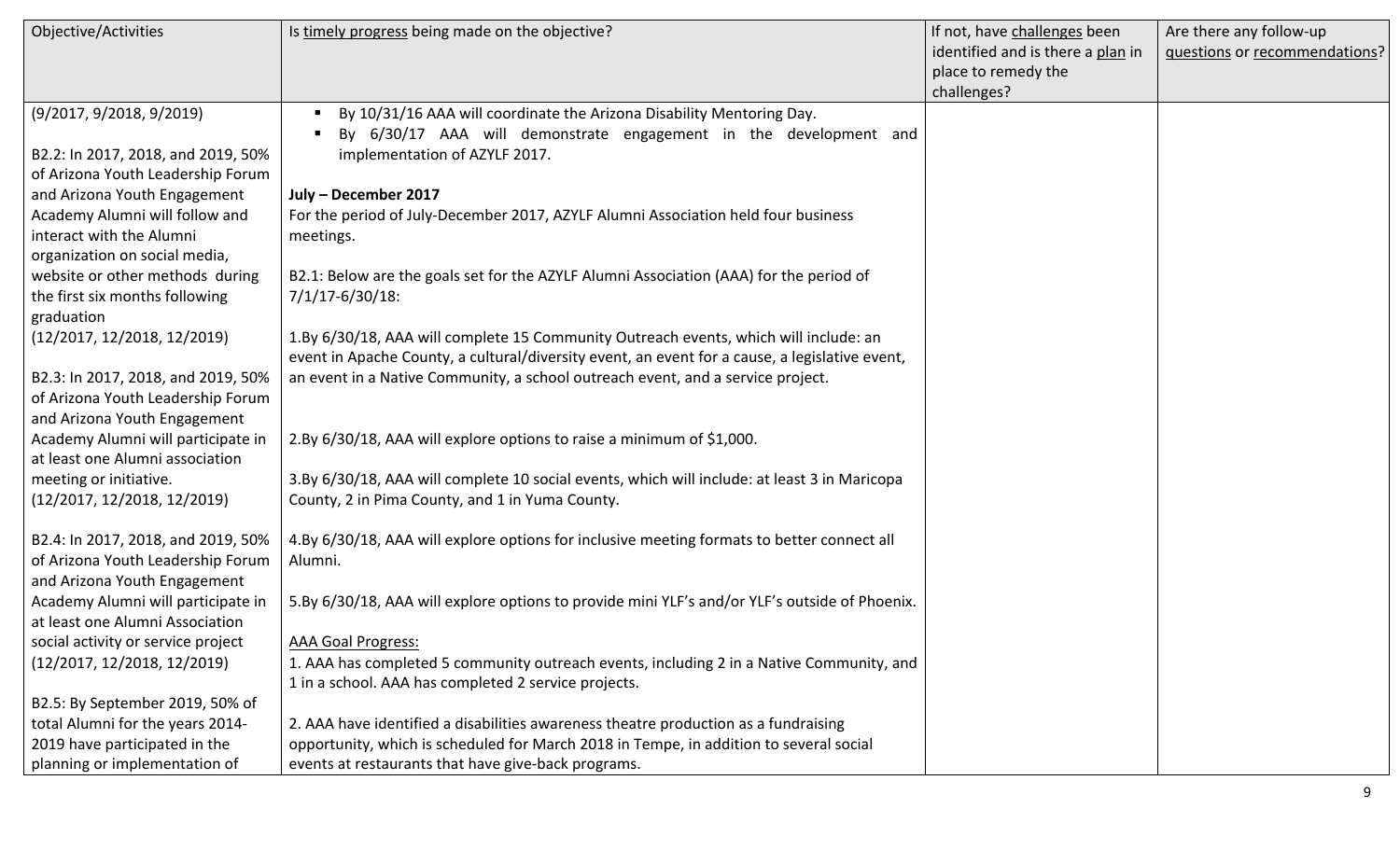| Objective/Activities                                                                                                                                                                                                                                           | Is timely progress being made on the objective?                                                                                                                                                                                                                                                                                                                                                                                                                                                                                                                                                                                                                                                                                                                                                                                                                                                                                                                                                                                                                                                        | If not, have challenges been<br>identified and is there a plan in<br>place to remedy the | Are there any follow-up<br>questions or recommendations? |
|----------------------------------------------------------------------------------------------------------------------------------------------------------------------------------------------------------------------------------------------------------------|--------------------------------------------------------------------------------------------------------------------------------------------------------------------------------------------------------------------------------------------------------------------------------------------------------------------------------------------------------------------------------------------------------------------------------------------------------------------------------------------------------------------------------------------------------------------------------------------------------------------------------------------------------------------------------------------------------------------------------------------------------------------------------------------------------------------------------------------------------------------------------------------------------------------------------------------------------------------------------------------------------------------------------------------------------------------------------------------------------|------------------------------------------------------------------------------------------|----------------------------------------------------------|
| Arizona Youth Leadership Forum by<br>serving on the Leadership Team,<br><b>Alumni Association Executive</b><br>Committee, Planning Committee,<br>Delegate Selection Committee, as a<br>Guest Speaker or Presenter, as a<br>Mentor or Staff member.<br>(9/2019) | 3. One social event has been completed in Maricopa County. One social event has been<br>completed in Pima County.<br>4. Amazon Chime will be used by AAA for inclusive large group meetings.<br>5. Northern Arizona University has been identified as the site for the second Youth<br>Leadership Forum in 2018.<br>B2.2: 60% of the AZYLF Class of 2017 have joined the AZYLF Alumni Association.<br>B2.3: 20% of the AZYLF Class of 2017 have participated in at least one AAA meeting or<br>initiative.<br>B2.4: 25% of the AZYLF Class of 2017 have participated in at least one AAA social activity or<br>service project<br>B2.5: The breakdown of participation by graduating is as follows:<br>Class of $2014 = 71\%$ Class of $2016 = 40\%$<br>Overall<br>Class of 2015 = $59\%$ Class of 2016 = 15%<br>46%<br>January - March 2018<br>Yes. Alumni Association meetings continue, and Alum continue to participate in a variety of<br>activities, such as:<br>5 Alum participated in Same Difference: A Disabilities Awareness Play<br>2 Alum provided Living Well with a Disability Training | challenges?                                                                              |                                                          |
|                                                                                                                                                                                                                                                                |                                                                                                                                                                                                                                                                                                                                                                                                                                                                                                                                                                                                                                                                                                                                                                                                                                                                                                                                                                                                                                                                                                        |                                                                                          |                                                          |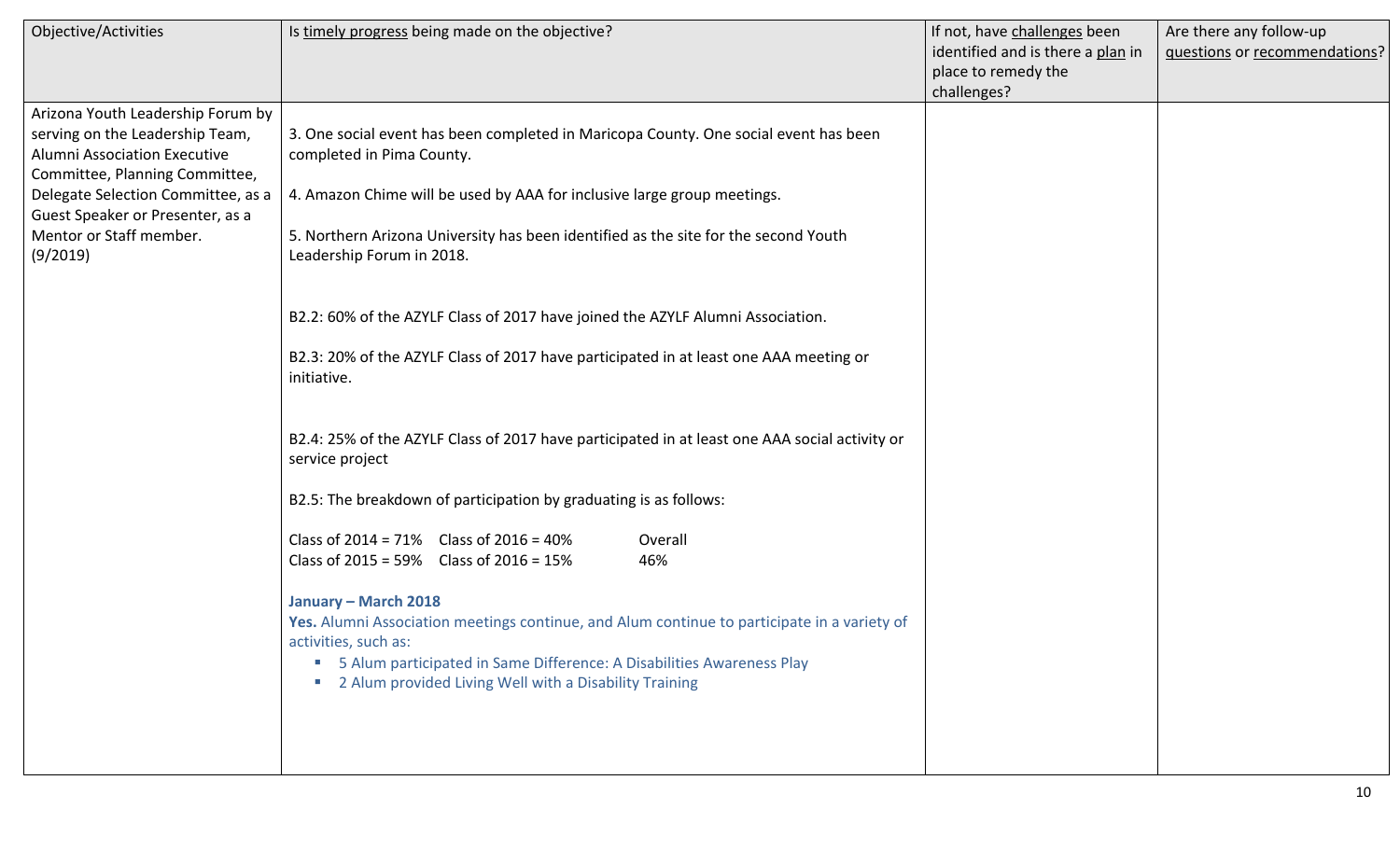| Objective/Activities                                                                                                        | Is timely progress being made on the objective?                                                                                                                                                                                                                                                                                                                                                                                                                                                         | If not, have challenges been<br>identified and is there a plan in<br>place to remedy the<br>challenges? | Are there any follow-up<br>questions or recommendations? |
|-----------------------------------------------------------------------------------------------------------------------------|---------------------------------------------------------------------------------------------------------------------------------------------------------------------------------------------------------------------------------------------------------------------------------------------------------------------------------------------------------------------------------------------------------------------------------------------------------------------------------------------------------|---------------------------------------------------------------------------------------------------------|----------------------------------------------------------|
|                                                                                                                             | April - June 2018<br>Yes. Alumni Association meetings continue, and Alum continue to participate in a variety of<br>activities, such as:<br>5 Alum participated in Emerging Me: Middle School Matters<br>3 Alum provided Living Well with a Disability Training<br>2 Alum participated in Project Dignity on Hopi Lands<br>4 Alum participated on the AZYLF Delegate selection committee<br>12 Alum served as staff for AZYLF 2018 in Flagstaff                                                         |                                                                                                         |                                                          |
|                                                                                                                             | 3 Alum attended a SILC meeting<br>2 Alum applied to serve on SILC<br>July - September 2018                                                                                                                                                                                                                                                                                                                                                                                                              |                                                                                                         |                                                          |
|                                                                                                                             | Yes. Alumni Association meetings continue, and Alum continue to participate in a variety of<br>activities, such as:<br>■ 12 Alum served as staff for AZYLF 2018 in Phoenix<br>9 Alum attended the Transition Conference, 6 were presenters<br>2 Alum attended the NCIL Conference in Washington DC<br>3 Alum presented at the Transition Institute<br>2 Alum provided Keynote Addresses at two separate ASPIRE Conferences<br>1 Alum presented about Self-Determination for a United Healthcare webinar |                                                                                                         |                                                          |
|                                                                                                                             | The Alumni Association amended its Bylaws to run on the Federal Fiscal year (October-<br>September), rather than July-June, to better incorporate incoming officers, since there was a<br>Youth Leadership Forum held in July this year.                                                                                                                                                                                                                                                                |                                                                                                         |                                                          |
| B3: Support and maintenance of<br>the Arizona Youth Engagement<br>Academy                                                   | <b>October 2016 - March 2017</b><br>Yes. Seven AZYLF Alumni have been identified as the first AZYEA class. Some of the<br>Curriculum has been developed and implemented, and other aspects are in process. Four<br>AZYEA youth facilitators taught one self-determination class at Ability360, a Center for                                                                                                                                                                                             |                                                                                                         |                                                          |
| Indicator: Arizona youth who have<br>disabilities contribute as leaders<br>within the Arizona Independent<br>Living Network | Independent Living (CIL). One Alumni taught a self-determination class at another CIL<br>(Assist! to Independence). Self-determination training has been scheduled at the CIL, Direct<br>Center for Independence, for July 2017. AZYEA youth facilitators will provide self-<br>determination training in conjunction with Raising Special Kids, Arizona's Parent Training<br>and Information Center, in July 2017. Person-Centered Planning Facilitators training is                                   |                                                                                                         |                                                          |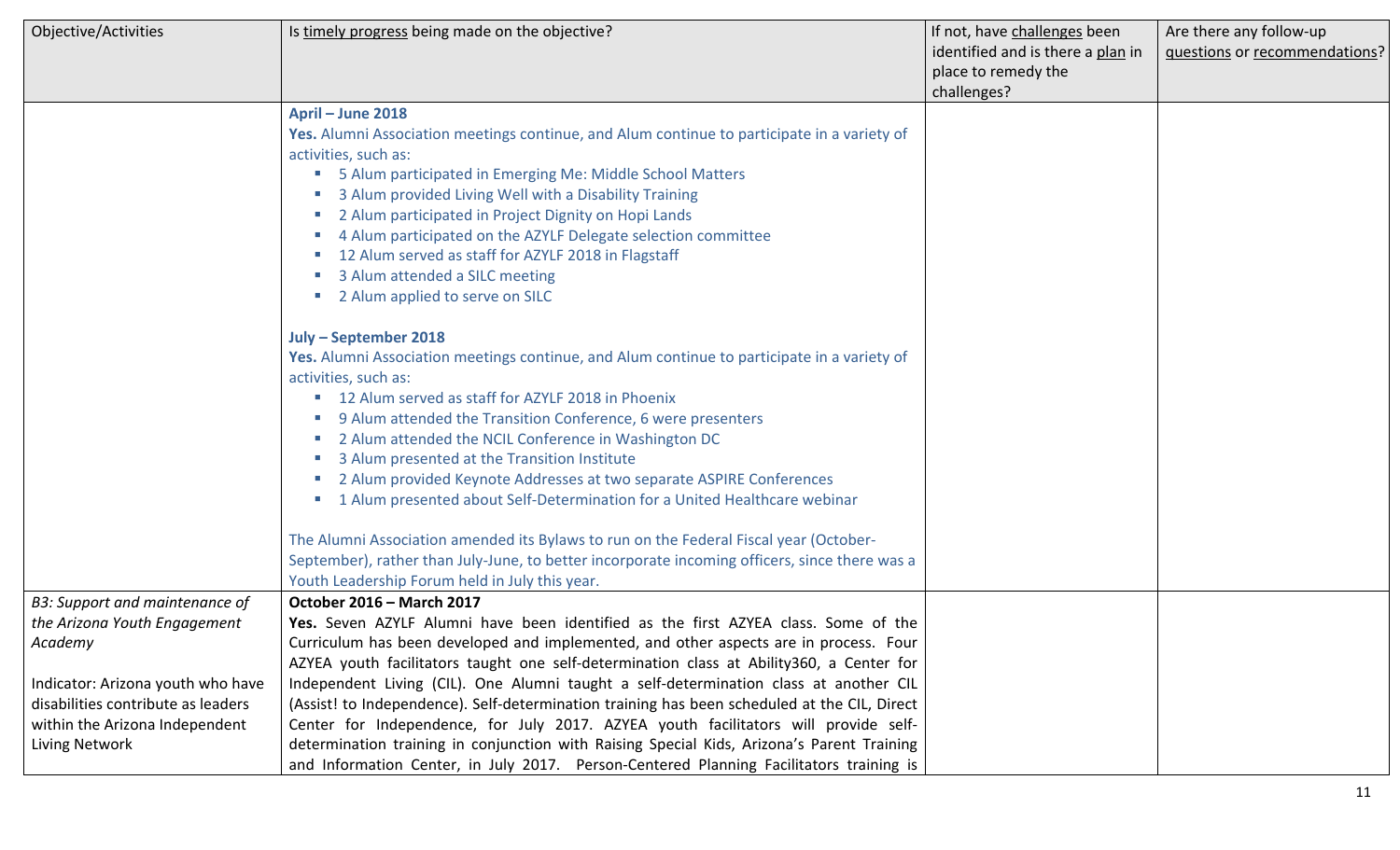| <b>Objective/Activities</b>                                                                                                                                                                                                                                                                                             | Is timely progress being made on the objective?                                                                                                                                                                                                                                                                                                                                                                                                                                                                                                                                                                                                                                                                                                                                                                                                                                  | If not, have challenges been<br>identified and is there a plan in<br>place to remedy the<br>challenges? | Are there any follow-up<br>questions or recommendations? |
|-------------------------------------------------------------------------------------------------------------------------------------------------------------------------------------------------------------------------------------------------------------------------------------------------------------------------|----------------------------------------------------------------------------------------------------------------------------------------------------------------------------------------------------------------------------------------------------------------------------------------------------------------------------------------------------------------------------------------------------------------------------------------------------------------------------------------------------------------------------------------------------------------------------------------------------------------------------------------------------------------------------------------------------------------------------------------------------------------------------------------------------------------------------------------------------------------------------------|---------------------------------------------------------------------------------------------------------|----------------------------------------------------------|
|                                                                                                                                                                                                                                                                                                                         | scheduled for June 2017.                                                                                                                                                                                                                                                                                                                                                                                                                                                                                                                                                                                                                                                                                                                                                                                                                                                         |                                                                                                         |                                                          |
| Activities:<br>B3.1: By December 2019, a<br>minimum of 15 youth who have<br>disabilities will graduate from<br>Arizona Youth Engagement<br>Academy, an intensive training<br>program designed to build capacity<br>in youth to initiate and fulfill<br>leadership roles within the<br>disability movement.<br>(12/2019) | April - June 2017<br>Yes. Seven AZYLF Alumni have been identified as the first AZYEA class. Some of the<br>Curriculum has been developed and implemented, and other aspects are in process.<br>Four AZYEA youth facilitators taught one self-determination class at Ability360, a<br>п.<br>Center for Independent Living (CIL). One Alumni taught a self-determination class at<br>another CIL (Assist! to Independence).<br>" Two AZYLF Alumni facilitated a four-part self-determination training in partnership<br>with the Sonoran University Center on Excellence in Developmental Disability on<br>during the month of June 2017.<br>Person-Centered Planning Facilitator training was completed in June 2017, with 7<br>AZYLF Alumni completing Facilitator training. These Alumni facilitated Person-<br>Centered Planning for each Delegate in the AZYLF Class of 2017. |                                                                                                         |                                                          |
| B3.2: By September 2019, 50% of<br>Arizona Youth Engagement<br>Academy Alumni will provide self-<br>determination training, coaching,<br>or mentoring within an Arizona<br>Center for Independent Living or<br>other disability related<br>organization.<br>(9/2019)                                                    | July - December 2017<br>B3.1: Ten AZYLF Alumni have graduated from Arizona Youth Engagement Academy.<br>B3.2: AZYEA Alum are scheduled to teach Living Well with a Disability at Ability 360 in<br>January and April 2018.<br>January - March 2018<br>B3.1: Yes. Seven Alum and one non-Alum graduated from Arizona Youth Engagement<br>Academy, for a total of 18 AZYEA graduates. This training was held at DIRECT Center for<br>Independence in Tucson.                                                                                                                                                                                                                                                                                                                                                                                                                       |                                                                                                         |                                                          |
| B3.3: By September 2019, 50% of<br>Arizona Youth Engagement<br>Academy Alumni will provide<br>disability access and equality<br>training within an Arizona<br>organization that does not identify                                                                                                                       | B3.2: Yes. 2 AZYEA Alum taught Living Well with a Disability at Ability 360 in January 2018.<br>B3.3: Yes. 5 Alum taught disability access and equality training through a theatrical<br>performance for Maricopa Community Colleges.<br>April - June 2018                                                                                                                                                                                                                                                                                                                                                                                                                                                                                                                                                                                                                       |                                                                                                         |                                                          |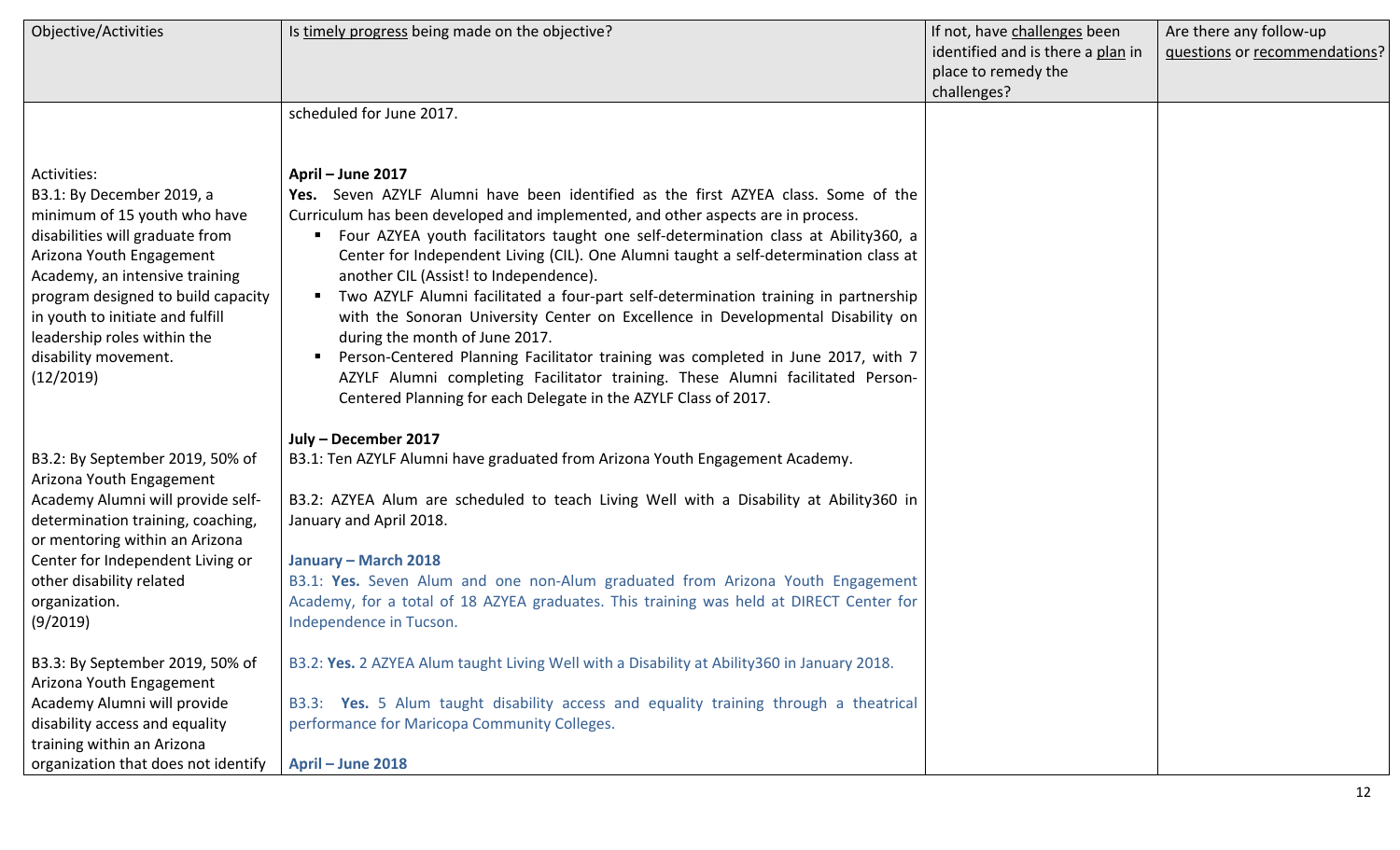| Objective/Activities                                                 | Is timely progress being made on the objective?                                                | If not, have challenges been      | Are there any follow-up       |
|----------------------------------------------------------------------|------------------------------------------------------------------------------------------------|-----------------------------------|-------------------------------|
|                                                                      |                                                                                                | identified and is there a plan in | questions or recommendations? |
|                                                                      |                                                                                                | place to remedy the               |                               |
|                                                                      |                                                                                                | challenges?                       |                               |
| as disability centric.                                               | B3.1: Yes. Five Alum graduated from Arizona Youth Engagement Academy, for a total of 23        |                                   |                               |
| (9/2019)                                                             | AZYEA graduates.                                                                               |                                   |                               |
|                                                                      |                                                                                                |                                   |                               |
| B3.4: By September 2019, 25% of                                      | B3.2: Yes. Self-determination training/mentoring/coaching completed:                           |                                   |                               |
| Arizona Youth Engagement                                             | <b>3 AZYEA Alum taught Living Well with a Disability at Ability 360 in April 2018</b>          |                                   |                               |
| Academy Alumni will facilitate                                       | 5 AZYEA Alum facilitated Emerging Me: Middle School Matters                                    |                                   |                               |
| Person-Centered Planning within<br>an Arizona Center for Independent | ■ 7 AZYEA Alum taught self-determination at AZYLF 2018                                         |                                   |                               |
| Living or other disability related                                   | B3.3: Yes. AZYEA Alum facilitated disability access and equality training:                     |                                   |                               |
| organization.                                                        | " 5 Alum facilitated training through a theatrical performance for Maricopa                    |                                   |                               |
| (9/2019)                                                             | <b>Community Colleges.</b>                                                                     |                                   |                               |
|                                                                      | 5 Alum taught Emerging Me: Middle School Matters in 3 Counties.                                |                                   |                               |
| B3.5: By September 2019, using the                                   |                                                                                                |                                   |                               |
| train-the-trainer approach, a                                        | B3.4: Yes. Person-Centered Planning completed:                                                 |                                   |                               |
| minimum of 3 Arizona Youth                                           | • 5 AZYEA Alum facilitated 56 Person-Centered Plans during Emerging Me: Middle                 |                                   |                               |
| Engagement Academy Alumni will                                       | <b>School Matters events.</b>                                                                  |                                   |                               |
| facilitate the Arizona Youth                                         | 7 Alum facilitated Person-Centered Plans at AZYLF 2018                                         |                                   |                               |
| <b>Engagement Academy training</b>                                   |                                                                                                |                                   |                               |
| program for a minimum of 5                                           | July - September 2018                                                                          |                                   |                               |
| additional youth                                                     |                                                                                                |                                   |                               |
| (9/2019)                                                             | B3.2: Yes. Self-determination training/mentoring/coaching completed:                           |                                   |                               |
|                                                                      | 8 AZYEA Alum taught self-determination at AZYLF 2018                                           |                                   |                               |
|                                                                      | 2 AZYEA Alum taught self-determination at SMILE in Yuma                                        |                                   |                               |
|                                                                      | 4 AZYEA Alum taught self-determination at the Transition Conference                            |                                   |                               |
|                                                                      | 3 AZYEA Alum presented at the Transition Institute                                             |                                   |                               |
|                                                                      | ■ 2 AZYEA Alum provided Keynote Addresses at two separate ASPIRE Conferences                   |                                   |                               |
|                                                                      | ■ 1 AZYEA Alum presented about Self-Determination for a United Healthcare webinar              |                                   |                               |
|                                                                      | Implementation of objective B.4 will begin in 2019.                                            |                                   |                               |
|                                                                      |                                                                                                |                                   |                               |
| B4: Provide for the long-term                                        | October 2016 - March 2017                                                                      |                                   |                               |
| stability and success of Arizona                                     | Yes. The nonprofit corporation is called Diverse Ability Incorporated. The composition of the  |                                   |                               |
| Youth Leadership Forum and                                           | Board of Directors complies with this objective, and this language is included in the Articles |                                   |                               |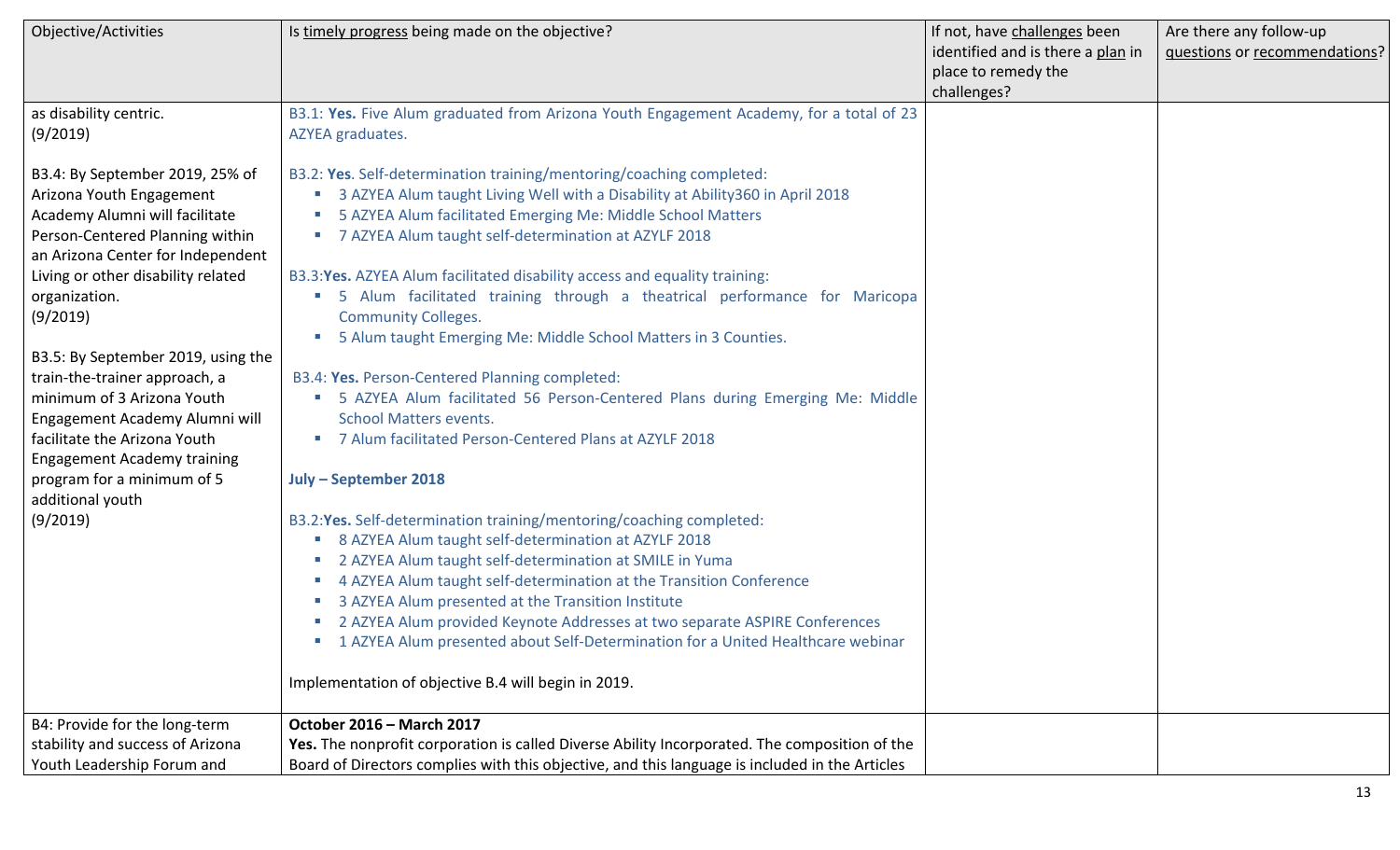| Objective/Activities                    | Is timely progress being made on the objective?                                                                                                                                      | If not, have challenges been<br>identified and is there a plan in<br>place to remedy the | Are there any follow-up<br>questions or recommendations? |
|-----------------------------------------|--------------------------------------------------------------------------------------------------------------------------------------------------------------------------------------|------------------------------------------------------------------------------------------|----------------------------------------------------------|
|                                         |                                                                                                                                                                                      | challenges?                                                                              |                                                          |
| Arizona Youth Engagement                | of Incorporation. Articles of Incorporation and Bylaws were established, and IRS 1023                                                                                                |                                                                                          |                                                          |
| Academy                                 | application for designation of $501(c)(3)$ nonprofit status was submitted by Diverse Ability<br>Incorporated.                                                                        |                                                                                          |                                                          |
| Indicator: Creation of an               |                                                                                                                                                                                      |                                                                                          |                                                          |
| independent nonprofit                   | The Internal Revenue Service has notified Diverse Ability Incorporated that a determination                                                                                          |                                                                                          |                                                          |
| organization responsible for            | of its 501(c)(3) nonprofit status should be made by October 2017. After this has been                                                                                                |                                                                                          |                                                          |
| continued implementation,               | achieved, Diverse Ability Incorporated will be in a better position to seek funding                                                                                                  |                                                                                          |                                                          |
| resource development, fundraising,      | opportunities, as specified in this objective.                                                                                                                                       |                                                                                          |                                                          |
| and expansion of Arizona Youth          |                                                                                                                                                                                      |                                                                                          |                                                          |
| Leadership Forum and Arizona            | AZYLF 2017 will be receiving an in-kind donation from Arizona Knowledge, Empowerment                                                                                                 |                                                                                          |                                                          |
| Youth Engagement Academy                | and Advocacy group. In addition, donation of materials is also being sought from several<br>local vendors for AZYLF 2017. The Office for Children with Special Health Care Needs has |                                                                                          |                                                          |
| Activities:                             | pledged support for future sponsorship of AZYLF events. Jewish Family and Children's                                                                                                 |                                                                                          |                                                          |
| B4.1: By December 2016, a Board         | Services and the Salt River Pima-Maricopa Indian Community have indicated their                                                                                                      |                                                                                          |                                                          |
| of Directors representing diversity     | willingness to co-sponsor a Native Delegate to attend AZYLF. AZYLF participated in Arizona                                                                                           |                                                                                          |                                                          |
| in all aspects, and comprised of at     | Gives Day, for a second year. Only one donation was received this year, but the exposure is                                                                                          |                                                                                          |                                                          |
| least 51% youth who have a variety      | beneficial.                                                                                                                                                                          |                                                                                          |                                                          |
| of disabilities will be established.    |                                                                                                                                                                                      |                                                                                          |                                                          |
| $(12/2016)$ Completed                   | April - June 2017                                                                                                                                                                    |                                                                                          |                                                          |
|                                         | Yes. No new progress updates were provided during the reporting period.                                                                                                              |                                                                                          |                                                          |
| B4.2: Articles of Incorporation,        |                                                                                                                                                                                      |                                                                                          |                                                          |
| Bylaws, and IRS 501(c)3 nonprofit       |                                                                                                                                                                                      |                                                                                          |                                                          |
| organization application are            |                                                                                                                                                                                      |                                                                                          |                                                          |
| developed and submitted.                |                                                                                                                                                                                      |                                                                                          |                                                          |
| (3/2017) Completed                      | July - December 2017                                                                                                                                                                 |                                                                                          |                                                          |
|                                         | Diverse Ability Incorporated has received two grants. One from the Arizona Developmental                                                                                             |                                                                                          |                                                          |
|                                         | Disabilities Planning Council for work with middle school youth who do and do not have                                                                                               |                                                                                          |                                                          |
| B4.3: Conduct resource                  | disabilities. The bulk of the intervention will be carried out by AZYEA Alumni, providing them                                                                                       |                                                                                          |                                                          |
| development activities to insure        | opportunities to complete SPIL goals and for AZYLF recruitment and outreach. The second                                                                                              |                                                                                          |                                                          |
| that Arizona Youth Leadership           | grant is from the HSC Foundation, and is specific to providing intervention on Hopi Lands.                                                                                           |                                                                                          |                                                          |
| Forum and Arizona Youth                 | This project is to be carried out by Native AZYEA Alumni, providing them opportunities to                                                                                            |                                                                                          |                                                          |
| <b>Engagement Academy are receiving</b> | complete SPIL goals and for AZYLF recruitment and outreach. Both grants provide resources                                                                                            |                                                                                          |                                                          |
| at least 50% of funding from            | for sustaining the Arizona Youth Engagement Academy.                                                                                                                                 |                                                                                          |                                                          |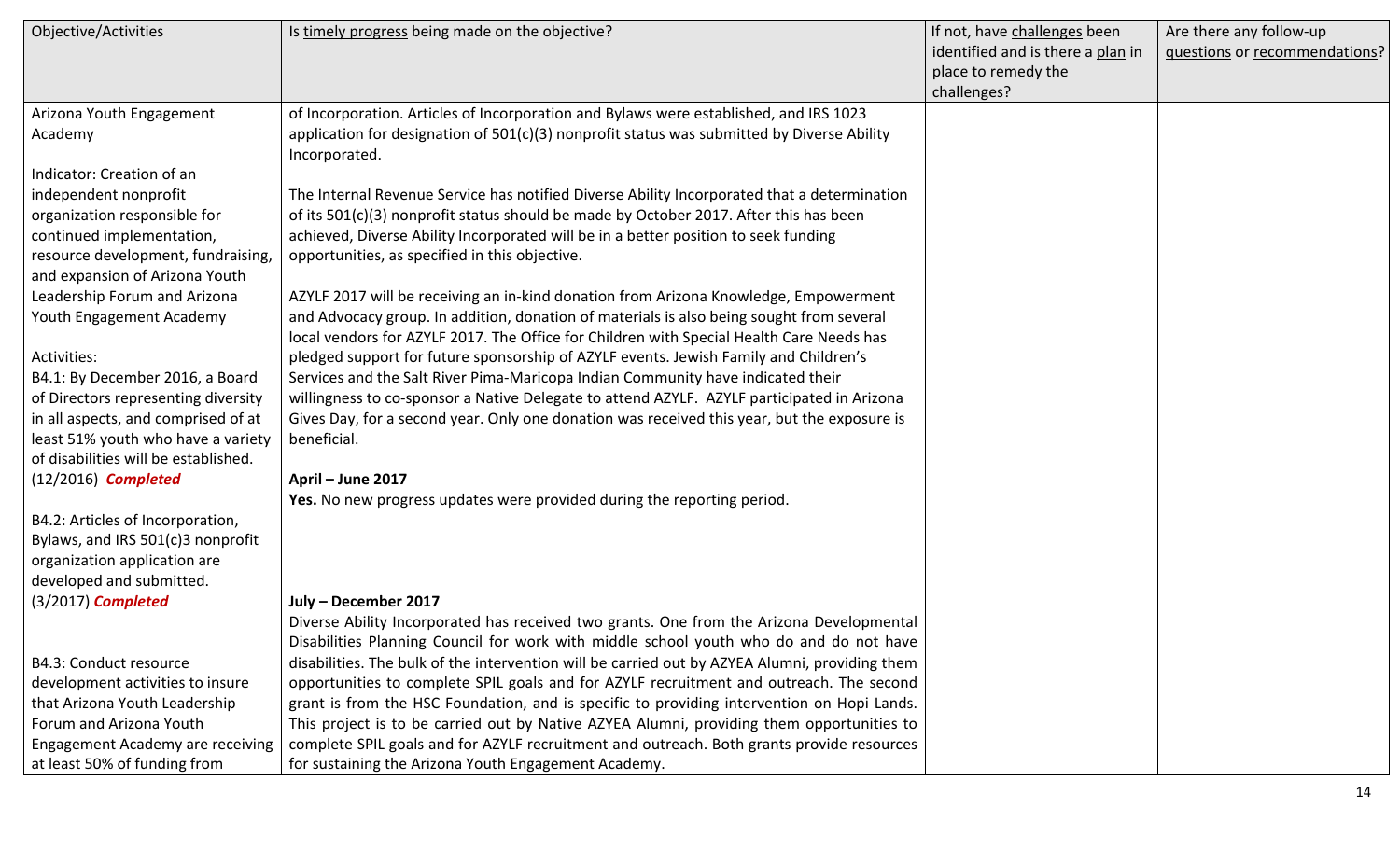| Objective/Activities                       | Is timely progress being made on the objective?                                                                                                                                                                                                                                               | If not, have challenges been<br>identified and is there a plan in<br>place to remedy the<br>challenges?                           | Are there any follow-up<br>questions or recommendations? |
|--------------------------------------------|-----------------------------------------------------------------------------------------------------------------------------------------------------------------------------------------------------------------------------------------------------------------------------------------------|-----------------------------------------------------------------------------------------------------------------------------------|----------------------------------------------------------|
| alternative sources in FY2019.<br>(9/2019) |                                                                                                                                                                                                                                                                                               |                                                                                                                                   |                                                          |
|                                            | January - March 2018<br>Partial Progress. Implementation of two grants<br>April - June 2018<br>Partial Progress. Submitted 3 grants<br>July - September 2018<br>Partial Progress. Submitted one grant; AZSILC voted to appropriate additional funds to<br><b>Diverse Ability Incorporated</b> | AZSILC has undergone two<br>significant staff transitions,<br>which have made it very<br>difficult to seek alternative<br>funding |                                                          |
|                                            | Goal C: Individuals and organizations serving persons who have disabilities in Arizona are engaged in the Independent Living movement                                                                                                                                                         |                                                                                                                                   |                                                          |
| C1: Provide support and                    | October 2016 - March 2017                                                                                                                                                                                                                                                                     |                                                                                                                                   |                                                          |
| coordination for implementation            | Yes. SILC staff identified and customized a curriculum that will be used for the initiative. This                                                                                                                                                                                             |                                                                                                                                   |                                                          |
| and long-term success of the               | curriculum, known as the Community Leadership Academy, was developed by a Center for                                                                                                                                                                                                          |                                                                                                                                   |                                                          |
| Arizona Education and                      | Independent living in California and has been successfully used across the country.                                                                                                                                                                                                           |                                                                                                                                   |                                                          |
| <b>Empowerment Initiative</b>              | Additionally, SILC staff developed key relationships with various individuals who will assist                                                                                                                                                                                                 |                                                                                                                                   |                                                          |
|                                            | with the initiative. Specifically, these individuals will serve as presenters and lend their                                                                                                                                                                                                  |                                                                                                                                   |                                                          |
| Indicator: People who have                 | expertise on disability and political issues, community organizing, etc.                                                                                                                                                                                                                      |                                                                                                                                   |                                                          |
| disabilities in Arizona increase           | April - June 2017                                                                                                                                                                                                                                                                             |                                                                                                                                   |                                                          |
| participation in community                 | Yes. With funding for SPIL activities received during this reporting period, significant                                                                                                                                                                                                      |                                                                                                                                   |                                                          |
| advocacy and engagement with the           | progress took place related to this objective. Notably, training was provided to staff at the                                                                                                                                                                                                 |                                                                                                                                   |                                                          |
| IL Network                                 | five CILs across the state who will be leading this program. This training was led by SILC staff                                                                                                                                                                                              |                                                                                                                                   |                                                          |
|                                            | and a consultant from a CIL in California that developed the materials we are using.                                                                                                                                                                                                          |                                                                                                                                   |                                                          |
| Activities:                                | Additionally, recruitment efforts began in an effort to promote the program across the state                                                                                                                                                                                                  |                                                                                                                                   |                                                          |
| C1.1: Develop training curriculum,         | and identify possible program participants. The CILs expect to begin their first classes in July                                                                                                                                                                                              |                                                                                                                                   |                                                          |
| job descriptions and project               | or August.                                                                                                                                                                                                                                                                                    |                                                                                                                                   |                                                          |
| reporting criteria in partnership          | July - December 2017                                                                                                                                                                                                                                                                          |                                                                                                                                   |                                                          |
| with Centers for Independent               |                                                                                                                                                                                                                                                                                               |                                                                                                                                   |                                                          |
| Living and other participating             | All five Centers for Independent Living have hired staff for this initiative, and all have held at                                                                                                                                                                                            |                                                                                                                                   |                                                          |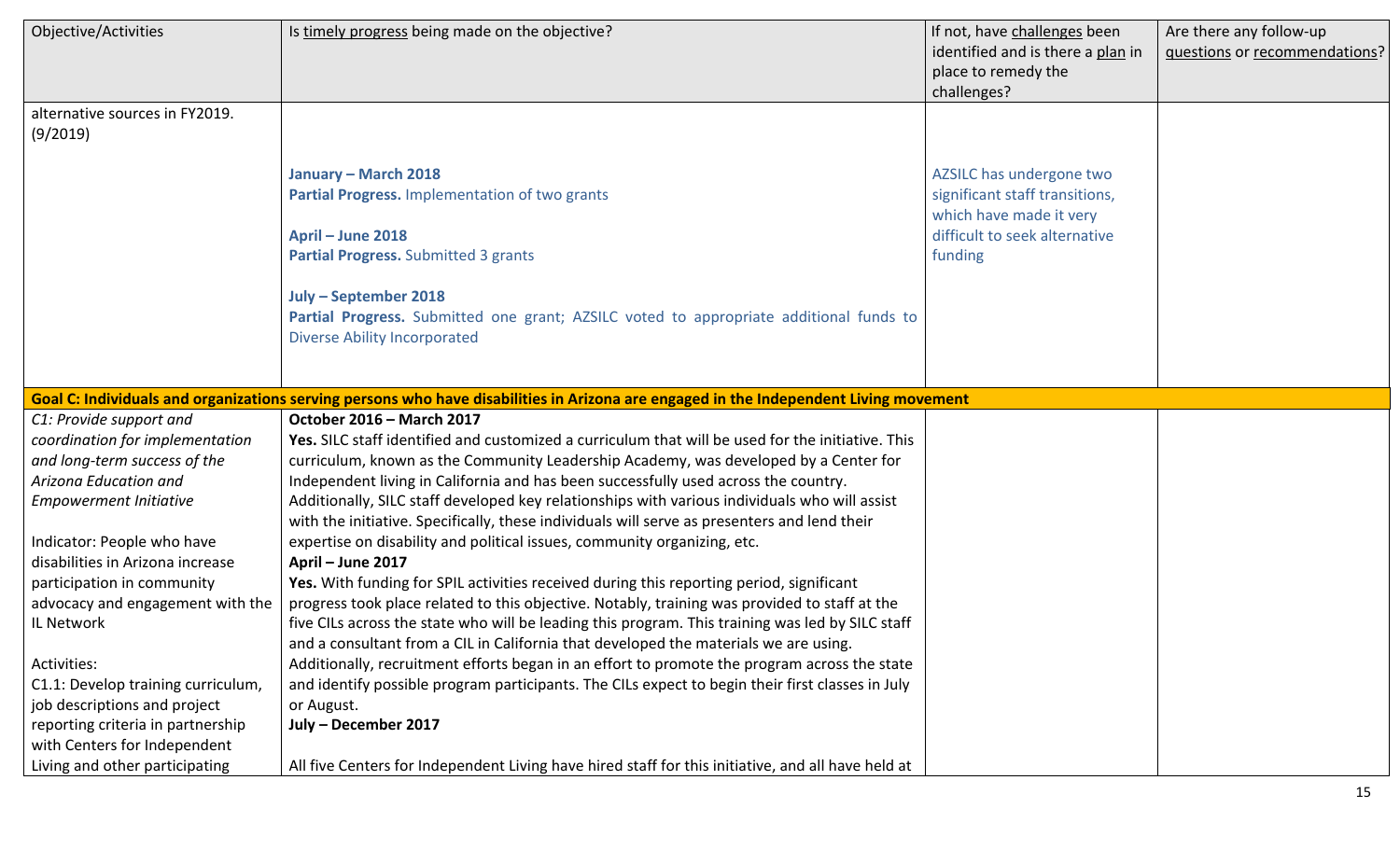| Objective/Activities                 | Is timely progress being made on the objective?                                                 | If not, have challenges been      | Are there any follow-up       |
|--------------------------------------|-------------------------------------------------------------------------------------------------|-----------------------------------|-------------------------------|
|                                      |                                                                                                 | identified and is there a plan in | questions or recommendations? |
|                                      |                                                                                                 | place to remedy the               |                               |
|                                      |                                                                                                 | challenges?                       |                               |
| organizations.                       | least one AZCLA class.                                                                          |                                   |                               |
| $(10/2016)$ Completed                |                                                                                                 |                                   |                               |
|                                      | A brochure has been developed and disseminated.                                                 |                                   |                               |
| C1.2: Assist Centers for             |                                                                                                 |                                   |                               |
| Independent Living and other         | AZSILC and AZCLA staff are meeting monthly by teleconference.                                   |                                   |                               |
| participating organizations with     |                                                                                                 |                                   |                               |
| project staff recruitment. (12/2017) | AZSILC and Arizona Developmental Disabilities Planning Council are working to collaborate       |                                   |                               |
| <b>Completed</b>                     | on a marketing campaign for AZCLA.                                                              |                                   |                               |
| C1.3: Develop consumer               |                                                                                                 |                                   |                               |
| recruitment materials and            | January - March 2018                                                                            |                                   |                               |
| strategies with project staff.       | Yes. The reporting criteria has been developed, and is being utilized by all Centers. All       |                                   |                               |
| $(1/2017)$ Completed                 | Centers have held classes, and the IL Network is dissatisfied the Leaders Without Limits        |                                   |                               |
| LeLe                                 | curriculum. An RFP has been created for a Curriculum Developer to write a new curriculum.       |                                   |                               |
| C1.4: Coordinate regularly           |                                                                                                 |                                   |                               |
| scheduled meetings with project      | April - June 2018                                                                               |                                   |                               |
| staff. (Ongoing)                     | Yes. Curriculum Developer contracted. AZSILC has coordinated IL Network engagement in           |                                   |                               |
|                                      | curriculum development. AZCLA classes continue while new curriculum is being developed.         |                                   |                               |
| C1.5: Compose quarterly project      | New curriculum is Independent Living Engagement focused, and project has been rebranded         |                                   |                               |
| reports to be provided to the IL     | as Arizona Education and Empowerment Initiative, in-keeping with the SPIL.                      |                                   |                               |
| network and other partner            |                                                                                                 |                                   |                               |
| organizations. (Ongoing)             | July - September 2018                                                                           |                                   |                               |
| C1.6: Provide ongoing project        | Yes. Curriculum is being developed. AZSILC continues to engage IL Network. AZSILC and           |                                   |                               |
| support.                             | Curriculum Developer have completed extensive research to compile and synthesize this 6         |                                   |                               |
| (Ongoing)                            | Unit, 300+ page curriculum AZSILC completed all content editing. AZCLA classes continue         |                                   |                               |
|                                      | while new curriculum is being developed. Facilitator training will be held in October 2018.     |                                   |                               |
| C2: Provide organizational support   | October 2016 - March 2017                                                                       |                                   |                               |
| for a coalition focused on           | Yes. The Arizona Disability Coalition was established and has steadily been adding new          |                                   |                               |
| education, community advocacy        | members, including individuals and organizations. SILC staff provides administrative and        |                                   |                               |
| and increasing awareness of          | fiscal support to the Coalition. Additionally, at the direction of ADC leadership, the SILC has |                                   |                               |
| disability policy and legislation in | provided logistical, public relations and information for events, website and social media      |                                   |                               |
| Arizona                              | campaign support. The Coalition served as a valuable source of information and organizing       |                                   |                               |
|                                      | around state legislative issues during the past session and will continue to do so as           |                                   |                               |
| Indicator: Individuals and           | additional issues surface in Arizona and on the federal level.                                  |                                   |                               |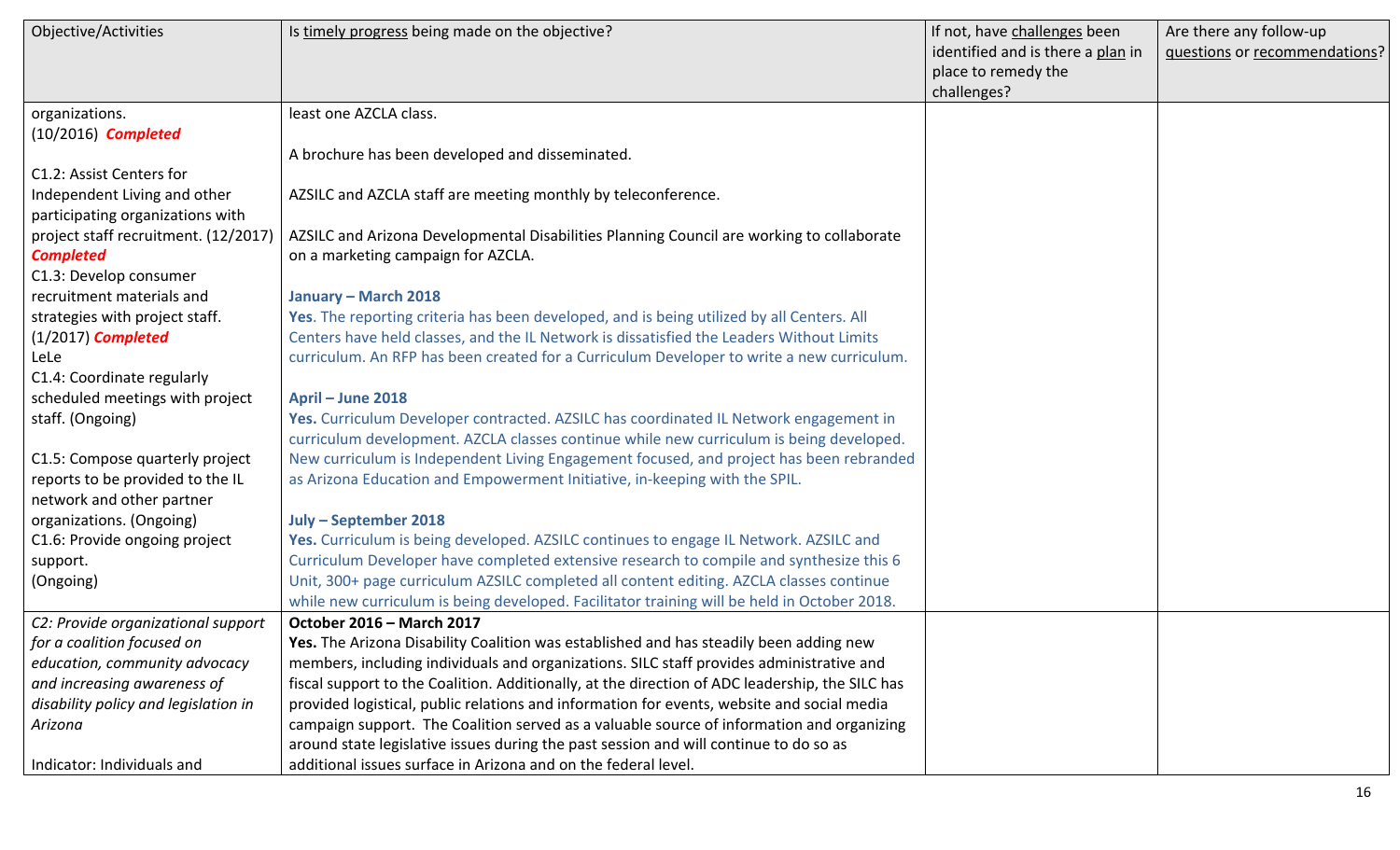| Objective/Activities                                                                                                                                                                                                                                                                                                                                                                                                                                                                                                                                                                                                 | Is timely progress being made on the objective?                                                                                                                                                                                                                                                                                                                                                                                                                                                                                                                                                                                                                                                                                                                                                                                                                                                                                                                                                                                                                                                                                                                                                                                                                                                                                                                          | If not, have challenges been<br>identified and is there a plan in<br>place to remedy the<br>challenges?                                                 | Are there any follow-up<br>questions or recommendations? |
|----------------------------------------------------------------------------------------------------------------------------------------------------------------------------------------------------------------------------------------------------------------------------------------------------------------------------------------------------------------------------------------------------------------------------------------------------------------------------------------------------------------------------------------------------------------------------------------------------------------------|--------------------------------------------------------------------------------------------------------------------------------------------------------------------------------------------------------------------------------------------------------------------------------------------------------------------------------------------------------------------------------------------------------------------------------------------------------------------------------------------------------------------------------------------------------------------------------------------------------------------------------------------------------------------------------------------------------------------------------------------------------------------------------------------------------------------------------------------------------------------------------------------------------------------------------------------------------------------------------------------------------------------------------------------------------------------------------------------------------------------------------------------------------------------------------------------------------------------------------------------------------------------------------------------------------------------------------------------------------------------------|---------------------------------------------------------------------------------------------------------------------------------------------------------|----------------------------------------------------------|
| organizations serving persons who<br>have disabilities in Arizona increase<br>collaboration on common issues<br>related to policy and legislation<br>Activities:<br>C2.1: Identify and recruit<br>individuals and organizations for<br>participation in the coalition.<br>(12/2016)<br>C2.2: Facilitate development of<br>coalition structure, mission,<br>objectives and principles.<br>(1/2017)<br>C2.3: Serve as a point of<br>information and contact on behalf<br>of the coalition, providing other<br>functions including fiscal<br>management, website/social media<br>and basic infrastructure.<br>(Ongoing) | April - June 2017<br>Yes. The Arizona Disability Coalition continues to grow, adding new members, including<br>individuals and organizations over the last three months. SILC staff provide administrative<br>and fiscal support to the Coalition. Additionally, at the direction of ADC leadership, we have<br>provided logistical support, public relations and information for events, website and social<br>media campaigns and in other ways. ADC will serve as the entity leading a statewide effort<br>to develop legislative priorities/disability agenda that will be supported and promoted by<br>organizations.<br>July - December 2017<br>AZSILC continues to provide administrative support to ADC, as noted above.<br>January - March 2018<br>Partial Progress. AZSILC continues to provide administrative support to ADC. ADC has a<br>website, and organizational documents. AZSILC is a member of ADC, but is not in a<br>leadership role. ADC is not an independent organization, but rather a membership coalition.<br>April - June 2018<br>Partial Progress. AZSILC continues to provide administrative support to ADC, which has been<br>largely inactive this reporting period.<br>July - September 2018<br>Partial Progress. AZSILC continues to provide administrative support to ADC, which has been<br>largely inactive this reporting period. | Leadership changes with ADC<br>have resulted in inactivity in<br>recent months.<br>C2.1 and C2.2 are the<br>responsibility of the ADC, not<br>the SILC. |                                                          |
|                                                                                                                                                                                                                                                                                                                                                                                                                                                                                                                                                                                                                      |                                                                                                                                                                                                                                                                                                                                                                                                                                                                                                                                                                                                                                                                                                                                                                                                                                                                                                                                                                                                                                                                                                                                                                                                                                                                                                                                                                          |                                                                                                                                                         |                                                          |
| D1: The AZSILC demonstrates its<br>operational effectiveness and<br>capability to develop, monitor, and<br>evaluate the SPIL                                                                                                                                                                                                                                                                                                                                                                                                                                                                                         | October 2016 - March 2017<br>Yes. The SILC has successfully accomplished these activities during the reporting period.<br>Council staff submitted the 704 report in a timely manner and our FY16 audit was<br>satisfactory.                                                                                                                                                                                                                                                                                                                                                                                                                                                                                                                                                                                                                                                                                                                                                                                                                                                                                                                                                                                                                                                                                                                                              |                                                                                                                                                         |                                                          |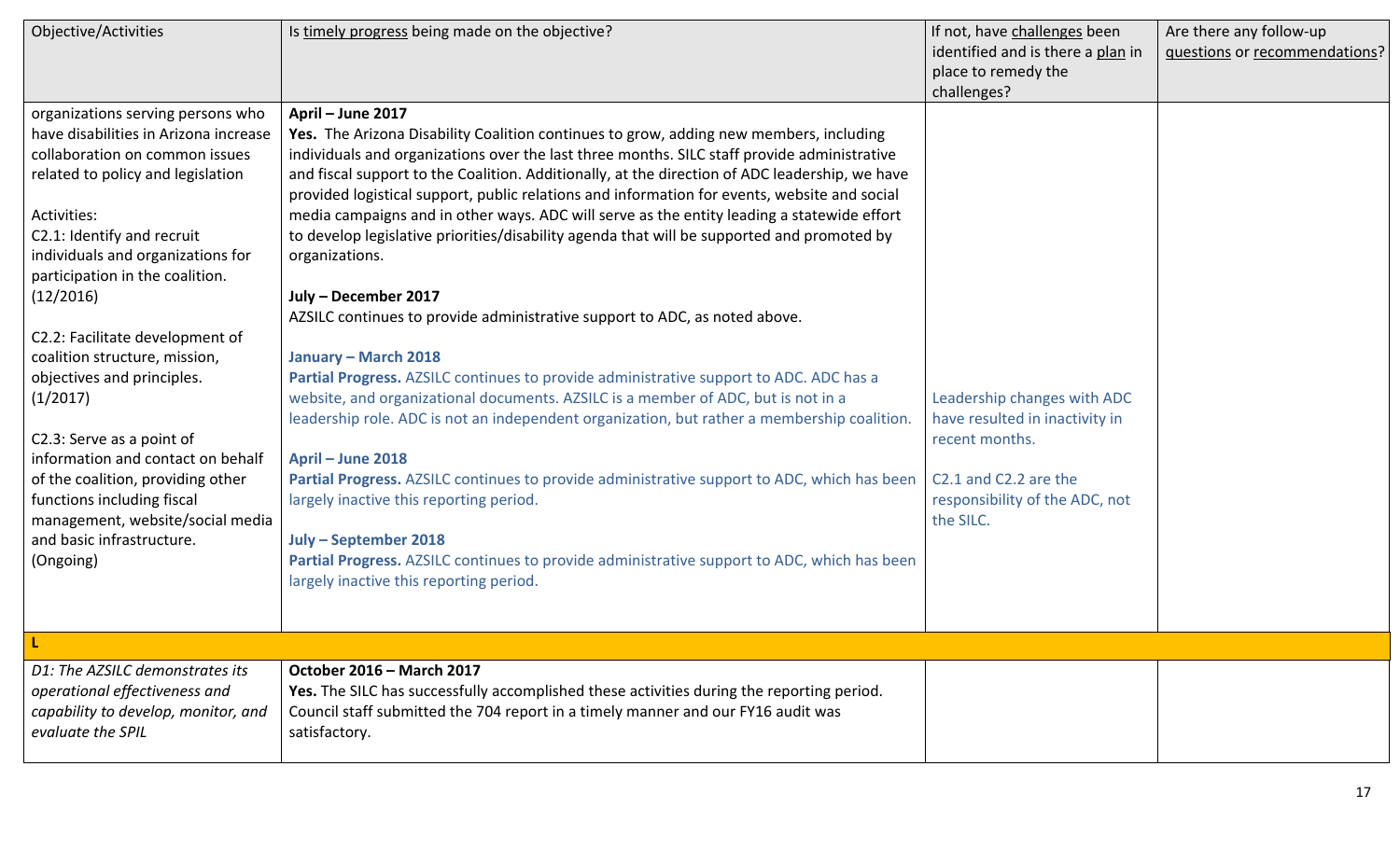| Objective/Activities                   | Is timely progress being made on the objective?                                               | If not, have challenges been      | Are there any follow-up       |
|----------------------------------------|-----------------------------------------------------------------------------------------------|-----------------------------------|-------------------------------|
|                                        |                                                                                               | identified and is there a plan in | questions or recommendations? |
|                                        |                                                                                               | place to remedy the               |                               |
|                                        |                                                                                               | challenges?                       |                               |
| Indicator: The organization fully      | April - June 2017                                                                             |                                   |                               |
| complies with all SILC standards       | Yes. The purpose of this objective is to ensure that the SILC complies with the Standards and |                                   |                               |
| and indicators as identified by ACL    | Indicators for SILCs as established by the Administration on Community Living. The AZSILC     |                                   |                               |
|                                        | has successfully met these indicators during the first three quarters of the fiscal year.     |                                   |                               |
| Activities:                            | Council staff submitted the 704 report in a timely manner and our FY16 audit was completed    |                                   |                               |
| D1.1: All AZSILC Committees meet       | with no findings. Reports and invoices continue to be submitted to the Arizona                |                                   |                               |
| on a regular basis (as defined by      | Rehabilitation Services Administration.                                                       |                                   |                               |
| committee chairs), to conduct SILC     |                                                                                               |                                   |                               |
| business. (Ongoing)                    | July - December 2017                                                                          |                                   |                               |
|                                        | AZSILC continues to uphold the SILC Standards and Indicators, and committees meet on a        |                                   |                               |
| D1.2: Council meetings are held as     | regular basis. Council meetings are held a minimum of 4 times per year.                       |                                   |                               |
| scheduled by the Executive             |                                                                                               |                                   |                               |
| <b>Committee and Council members</b>   | The AZSILC FY17 Financial Review was completed with no findings.                              |                                   |                               |
| with a quorum present for all          |                                                                                               |                                   |                               |
| meetings. (Ongoing)                    | The annual 704 Report was submitted on time, and in collaboration with VR.                    |                                   |                               |
|                                        |                                                                                               |                                   |                               |
| D1.3: The annual financial audit is    | January - March 2018                                                                          |                                   |                               |
| completed "unqualified" and 990        | Partial Progress. AZSILC continues to uphold the SILC Standards and Indicators, and           |                                   |                               |
| forms are filed with the IRS in        | committees meet on a regular basis. Council meetings are held a minimum of 4 times per        |                                   |                               |
| accordance with established            | year. The Executive Committee met more frequently during this period, as AZSILC was in the    |                                   |                               |
| deadlines                              | process of hiring an Executive Director.                                                      |                                   |                               |
| (11/16, 11/17, 11/18)                  |                                                                                               |                                   |                               |
|                                        | April - June 2018                                                                             |                                   |                               |
| D1.3: The annual 704 Report is         | Partial Progress. AZSILC continues to uphold the SILC Standards and Indicators, and           |                                   |                               |
| completed and submitted to the         | committees have met on an infrequent basis. Council meetings are held a minimum of 4          |                                   |                               |
| ACL in accordance with established     | times per year.                                                                               |                                   |                               |
| deadlines.                             |                                                                                               |                                   |                               |
| (12/2016, 12/2017, 12/2018)            | July - September 2018                                                                         |                                   |                               |
|                                        | Partial Progress. AZSILC implemented new policies and procedures, and updated Bylaws in       |                                   |                               |
| D1.4: Progress toward completion       | accordance with the SILC Standards and Indicators. Council meetings are held 4 times per      |                                   |                               |
| of goals, objectives and activities as | year, and committee meetings were infrequent during this reporting period. The Financial      |                                   |                               |
| specified in the SPIL is evaluated on  | Review is underway and AZSILC staff are cooperating with Auditor information requests.        |                                   |                               |
| a quarterly basis with progress        |                                                                                               |                                   |                               |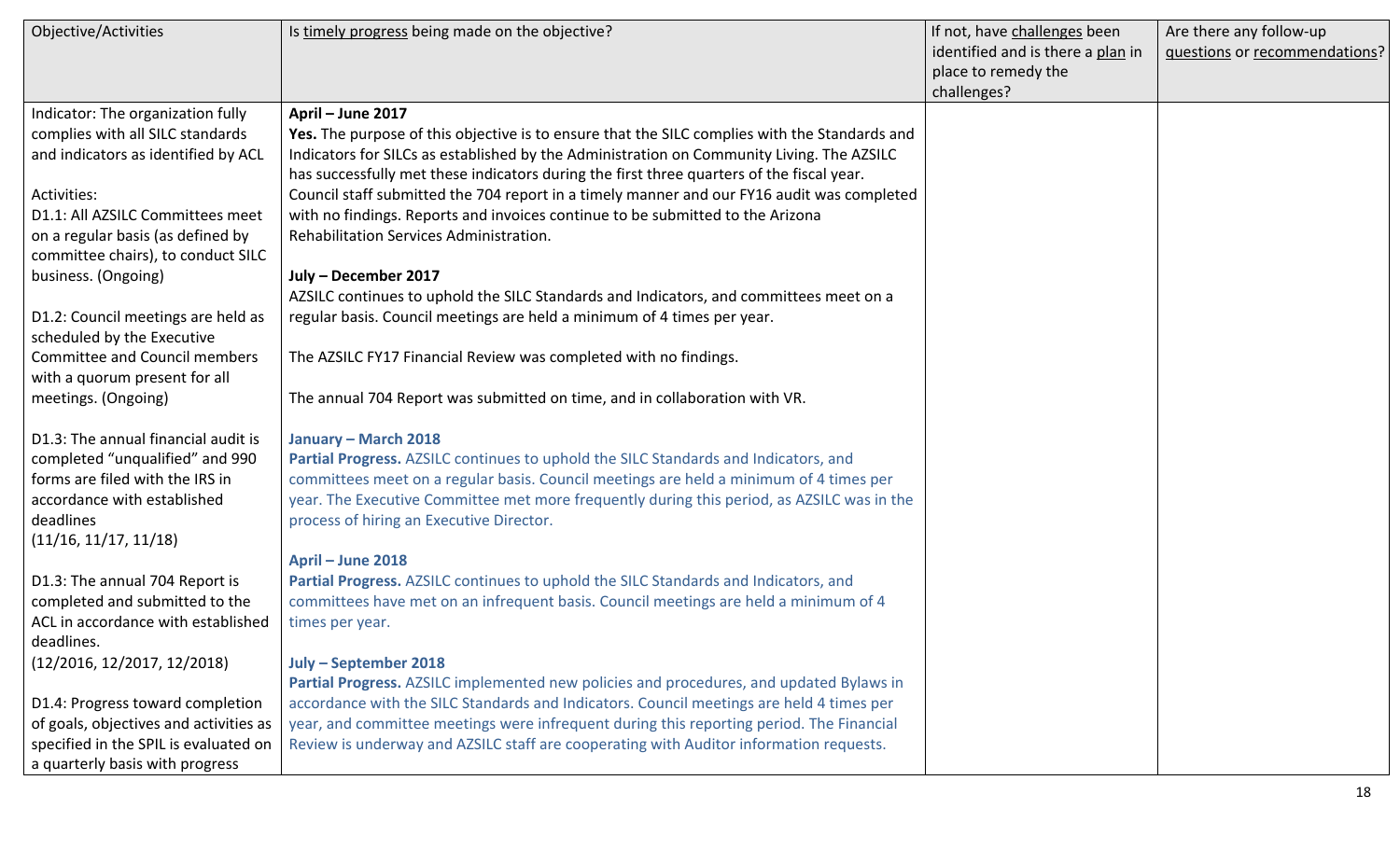| Objective/Activities              | Is timely progress being made on the objective?                                                 | If not, have challenges been      | Are there any follow-up       |
|-----------------------------------|-------------------------------------------------------------------------------------------------|-----------------------------------|-------------------------------|
|                                   |                                                                                                 | identified and is there a plan in | questions or recommendations? |
|                                   |                                                                                                 | place to remedy the               |                               |
|                                   |                                                                                                 | challenges?                       |                               |
| reports provided in a timely      |                                                                                                 |                                   |                               |
| manner.                           |                                                                                                 |                                   |                               |
| (Ongoing)                         |                                                                                                 |                                   |                               |
| Objective D2: The AZSILC          | October 2016 - March 2017                                                                       |                                   |                               |
| implements systems advocacy as a  | Yes. The Policy and Legislation Committee was established and began meeting. The initial        |                                   |                               |
| new authority as specified in the | activities of this committee focused on identifying legislative and policy issues of importance |                                   |                               |
| <b>Rehabilitation Act.</b>        | and determining how the committee would facilitate the SILC advocacy priorities. The            |                                   |                               |
|                                   | committee has good membership and is working to determine how to most effectively               |                                   |                               |
| Indicator: The AZSILC engages in  | inform the Council of important policy and legislative issues and areas where we may            |                                   |                               |
| systems advocacy as a means of    | engage in advocacy activities.                                                                  |                                   |                               |
| achieving community, policy and   |                                                                                                 |                                   |                               |
| legislative change for people who | April - June 2017                                                                               |                                   |                               |
| have disabilities                 | Yes. The Policy and Legislation Committee was established in the previous quarter and has       |                                   |                               |
|                                   | continued to have regular meetings. The initial activities of this committee focused on         |                                   |                               |
| Activities:                       | identifying legislative and policy issues of importance and determining how the committee       |                                   |                               |
| D2.1: The AZSILC Policy Committee | would facilitate the SILC advocacy priorities. Recently, the committee has had significant      |                                   |                               |
| develops, monitors and revises as | conversations related to legislative issues and on how the SILC might continue its work         |                                   |                               |
| appropriate an advocacy agenda    | related to healthcare accessibility for PWD. While this is an issue of importance, the intent   |                                   |                               |
| for the organization.             | of the committee was also to provide direction for the SILC on how the organization might       |                                   |                               |
| (Ongoing)                         | influence state and federal legislative issues.                                                 |                                   |                               |
| D2.2: The Policy Committee        | July - December 2017                                                                            |                                   |                               |
| provides quarterly reports to the | The Policy and Legislation Committee continues to meet on a regular basis, as was noted         |                                   |                               |
| <b>SPIL Evaluation Committee</b>  | above.                                                                                          |                                   |                               |
| indicating activities related to  |                                                                                                 |                                   |                               |
| issues included on the advocacy   | January – March 2018                                                                            |                                   |                               |
| agenda. (Ongoing)                 | No. The Policy and Legislation Committee did not meet during this reporting period, as          |                                   |                               |
|                                   | AZSILC was between Executive Directors, and the decision was made to hold off on the            |                                   |                               |
|                                   | majority of committee meetings until the new staff person is hired.                             |                                   |                               |
|                                   |                                                                                                 |                                   |                               |
|                                   | April - June 2018                                                                               |                                   |                               |
|                                   | No. The Policy and Legislation Committee did not meet during this reporting period, and the     |                                   |                               |
|                                   | Chair of the committee resigned.                                                                |                                   |                               |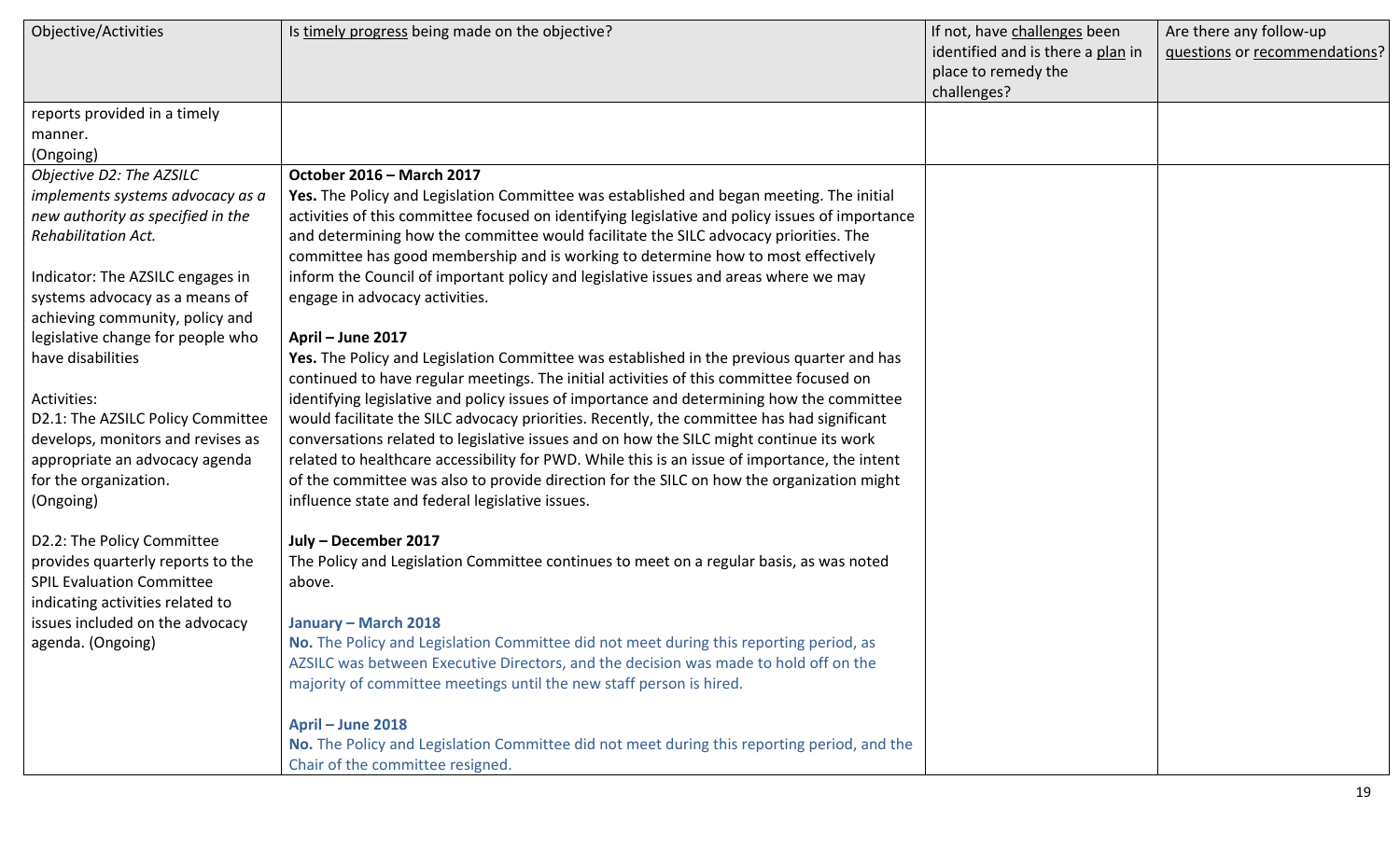| Objective/Activities                                              | Is timely progress being made on the objective?<br>July - September 2018<br>No. The Policy and Legislation Committee did not meet during this reporting period. The<br>new SILC Chair needs to appoint a new Chair for this Committee. | If not, have challenges been<br>identified and is there a plan in<br>place to remedy the<br>challenges? | Are there any follow-up<br>questions or recommendations? |
|-------------------------------------------------------------------|----------------------------------------------------------------------------------------------------------------------------------------------------------------------------------------------------------------------------------------|---------------------------------------------------------------------------------------------------------|----------------------------------------------------------|
|                                                                   |                                                                                                                                                                                                                                        |                                                                                                         |                                                          |
| D3: The AZSILC implements                                         | October 2016 - March 2017                                                                                                                                                                                                              |                                                                                                         |                                                          |
| resource development as a new                                     | Yes. The committee met during the reporting period and significant discussion took place                                                                                                                                               |                                                                                                         |                                                          |
| authority as specified in the<br><b>Rehabilitation Act.</b>       | regarding how to move forward. Direction to SILC staff was to take steps to determine the<br>most important needs of Centers for Independent Living. Future efforts of the committee                                                   |                                                                                                         |                                                          |
|                                                                   | will also focus on identifying alternative funding sources and possible areas of expansion for                                                                                                                                         |                                                                                                         |                                                          |
| Indicator: The AZSILC develops and                                | the SILC.                                                                                                                                                                                                                              |                                                                                                         |                                                          |
| implements a resource                                             |                                                                                                                                                                                                                                        |                                                                                                         |                                                          |
| development plan that is                                          | April - June 2017                                                                                                                                                                                                                      |                                                                                                         |                                                          |
| responsive to priorities as                                       | Yes. This committee has faced several challenges during the reporting period. Notably, SILC                                                                                                                                            |                                                                                                         |                                                          |
| identified by the organization                                    | staff was charged with gathering information from CILs related to providing services to                                                                                                                                                |                                                                                                         |                                                          |
|                                                                   | veterans, how many they serve, any programs that specifically target vets, and other issues.                                                                                                                                           |                                                                                                         |                                                          |
| Activities:                                                       | This survey was distributed at least three times to the CILs with only one response received.                                                                                                                                          |                                                                                                         |                                                          |
| D3.1: The AZSILC will establish a                                 | This survey also asked CILs to identify ways the SILC could provide support and assistance                                                                                                                                             |                                                                                                         |                                                          |
| Resource Development Committee<br>to oversee resource development | regarding resource development. Finally, it is clear that the committee and SILC staff would<br>benefit from the support of someone who is skilled in this area. Therefore, funds were                                                 |                                                                                                         |                                                          |
| activities. (10/2016) <b>Completed</b>                            | designated in the SILC FY2018 budget that can be used to support training and or the                                                                                                                                                   |                                                                                                         |                                                          |
|                                                                   | assistance of a consultant.                                                                                                                                                                                                            |                                                                                                         |                                                          |
| D3.2: The AZSILC conducts a                                       |                                                                                                                                                                                                                                        |                                                                                                         |                                                          |
| strategic planning process to                                     | July - December 2017                                                                                                                                                                                                                   |                                                                                                         |                                                          |
| identify programs and initiatives                                 | AZSILC completed Phase I of a facilitated Strategic Planning Process, which may include                                                                                                                                                |                                                                                                         |                                                          |
| that will identify priority areas to                              | some priorities of focus for future Resource Development activities.                                                                                                                                                                   |                                                                                                         |                                                          |
| guide the work of the Resource                                    |                                                                                                                                                                                                                                        |                                                                                                         |                                                          |
| Development Committee. (1/2017)                                   |                                                                                                                                                                                                                                        |                                                                                                         |                                                          |